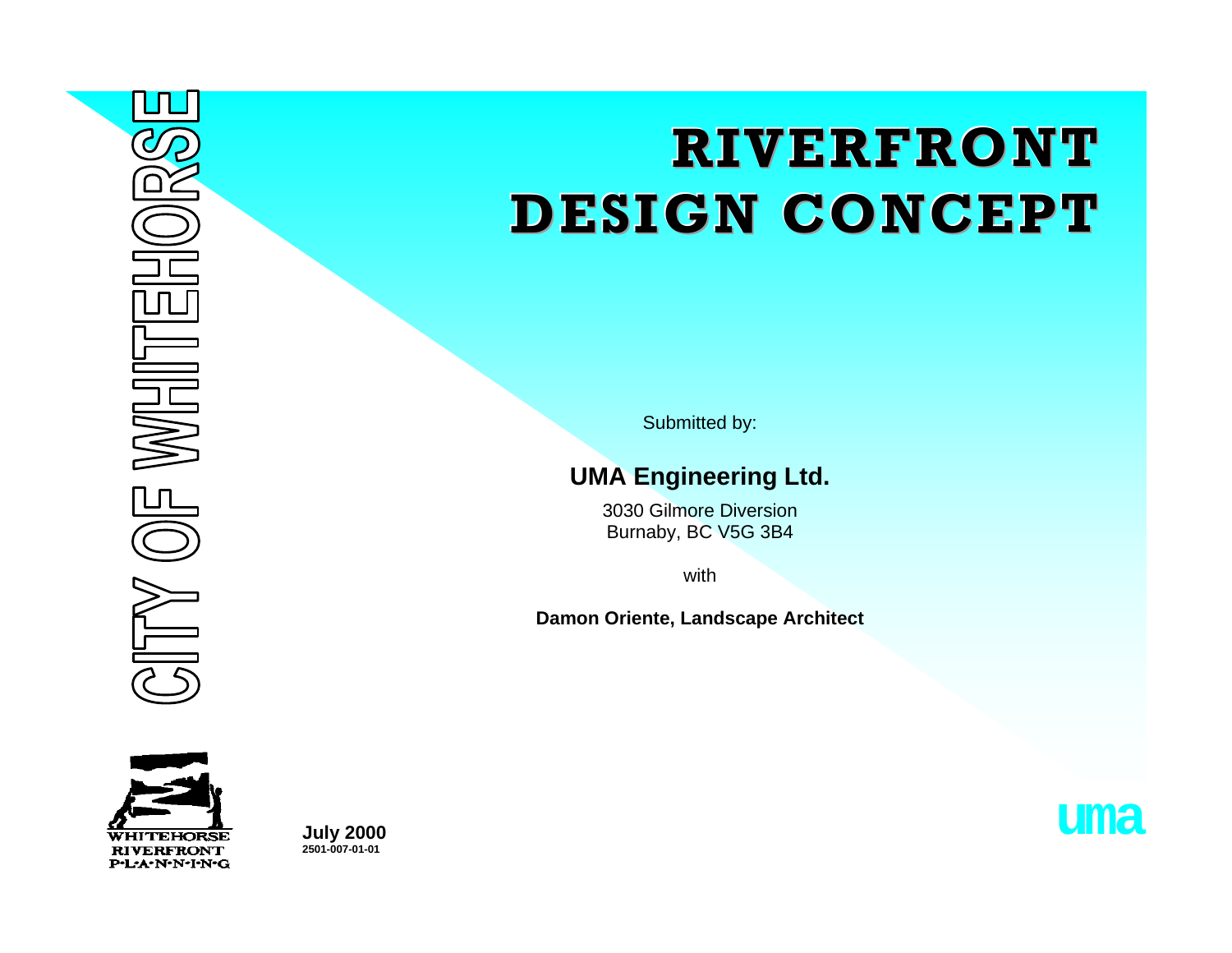# **CITY OF WHITEHORSE**

# **RIVERFRONT DESIGN CONCEPT**

#### **Table of Contents**

|                | Page No. |
|----------------|----------|
| $\mathbf 1$    |          |
| 2              |          |
| 3              |          |
|                |          |
|                |          |
| $\overline{4}$ |          |
|                |          |
|                |          |
|                |          |
|                |          |
|                |          |
| 5              |          |
|                |          |
|                |          |
|                |          |
| 6              |          |

#### **LIST OF APPENDICES**

Appendix A - Estimated Capital Expenditures, Riverfront Improvements (1999)



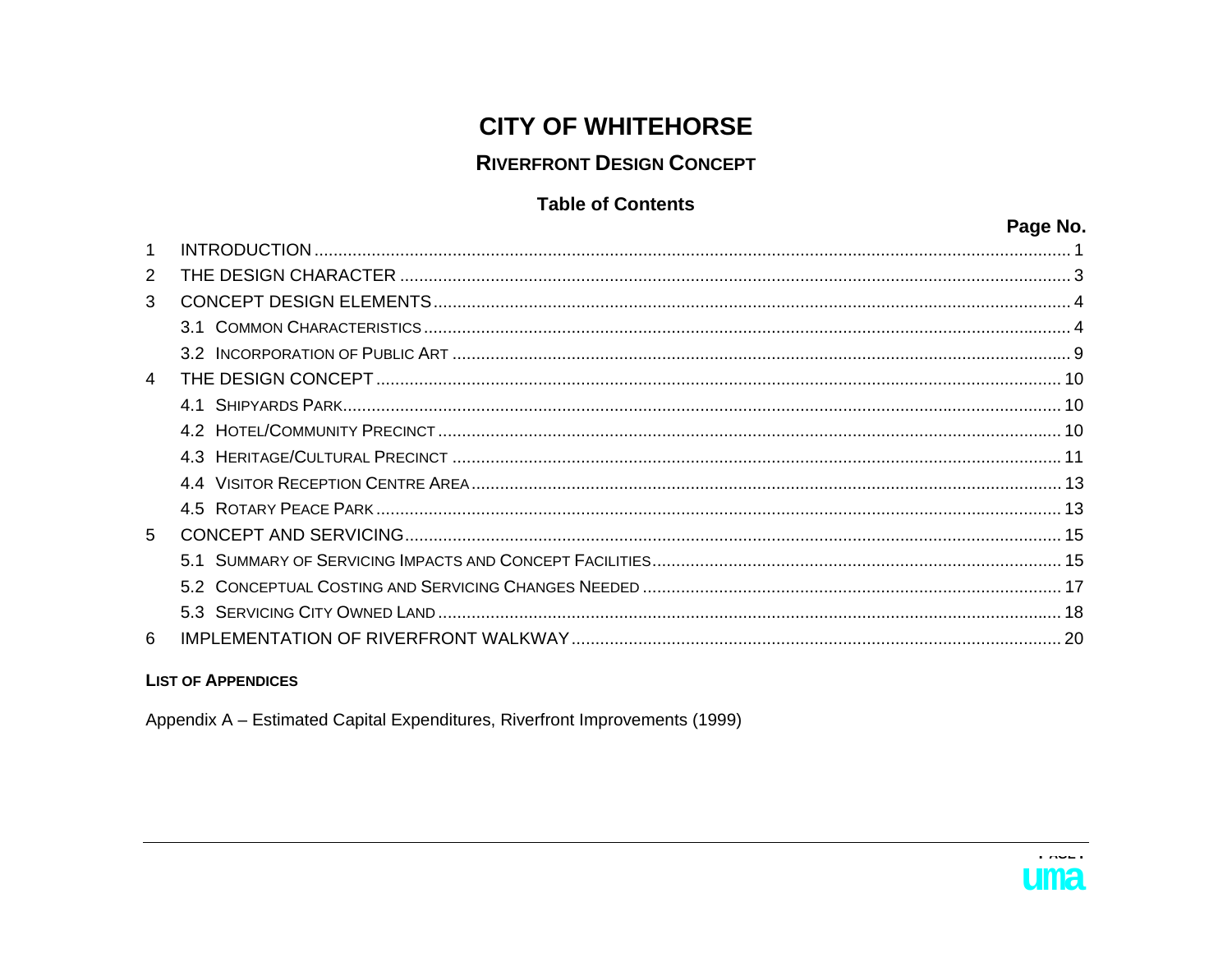# **CITY OF WHITEHORSE**

#### **RIVERFRONT DESIGN CONCEPT**

#### **Table of Contents**

| <b>LIST OF TABLES</b>              |  |
|------------------------------------|--|
|                                    |  |
|                                    |  |
|                                    |  |
| <b>LIST OF FIGURES AND OPTIONS</b> |  |
|                                    |  |
|                                    |  |

[Riverfront Design Concept.......................................................................................................................................................22](#page-24-0)



**Page No.** 

**CITY OF WHITEHORSE - Riverfront Design Concept PAGE ii**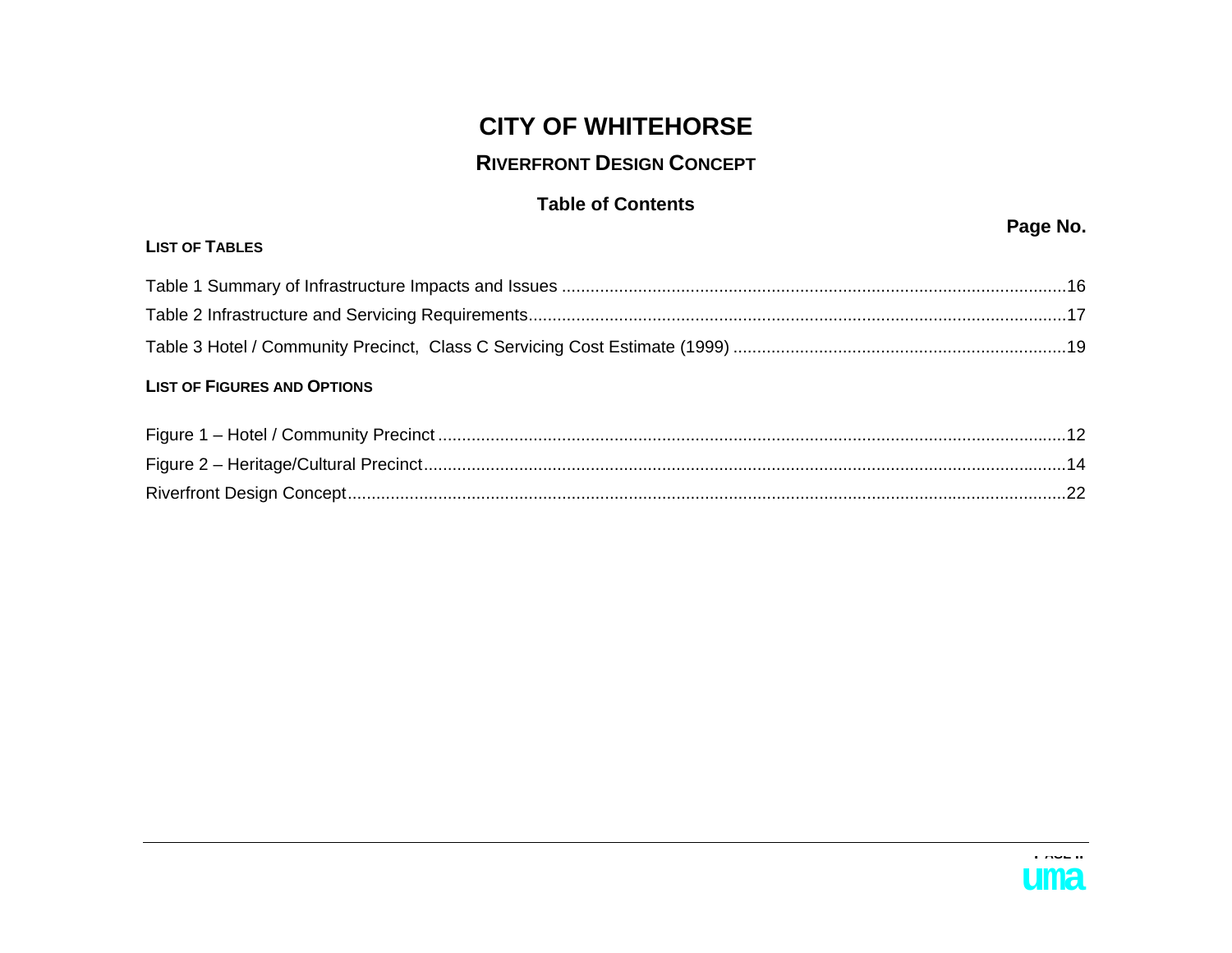# <span id="page-3-0"></span>**1 INTRODUCTION**

This report provides a summary of the final design concept resulting from planning and design work completed for the downtown riverfront area of the city. It summarizes the design elements that characterize the concept, and discusses these as they pertain to the major downtown riverfront focal points. The report reflects basic programming elements reviewed earlier in the Programming of Design Elements Report, D. Oriente and UMA, July, 1999, as well as proposals included in the *Riverfront Design Options* report completed in October 1999 (UMA and Damon Oriente).

The intent of this report is to offer a summary of the key elements incorporated in the overall concept, to discuss the intended treatment, to review servicing implications and to offer some information on implementation.

This report reflects information from workshops with Council and the Riverfront Advisory Committee, as well as suggestions by staff. Public comments on the design options may be found in the Riverfront Design Options report.

The project area extends from First Avenue to the river bank, and extends from a northern anchor, a park proposed to be named Shipyards Park, south to Rotary Peace Park (commonly referred to



as Rotary Park). *Project area, looking south from proposed Shipyards Park, with Second Avenue to right.* 

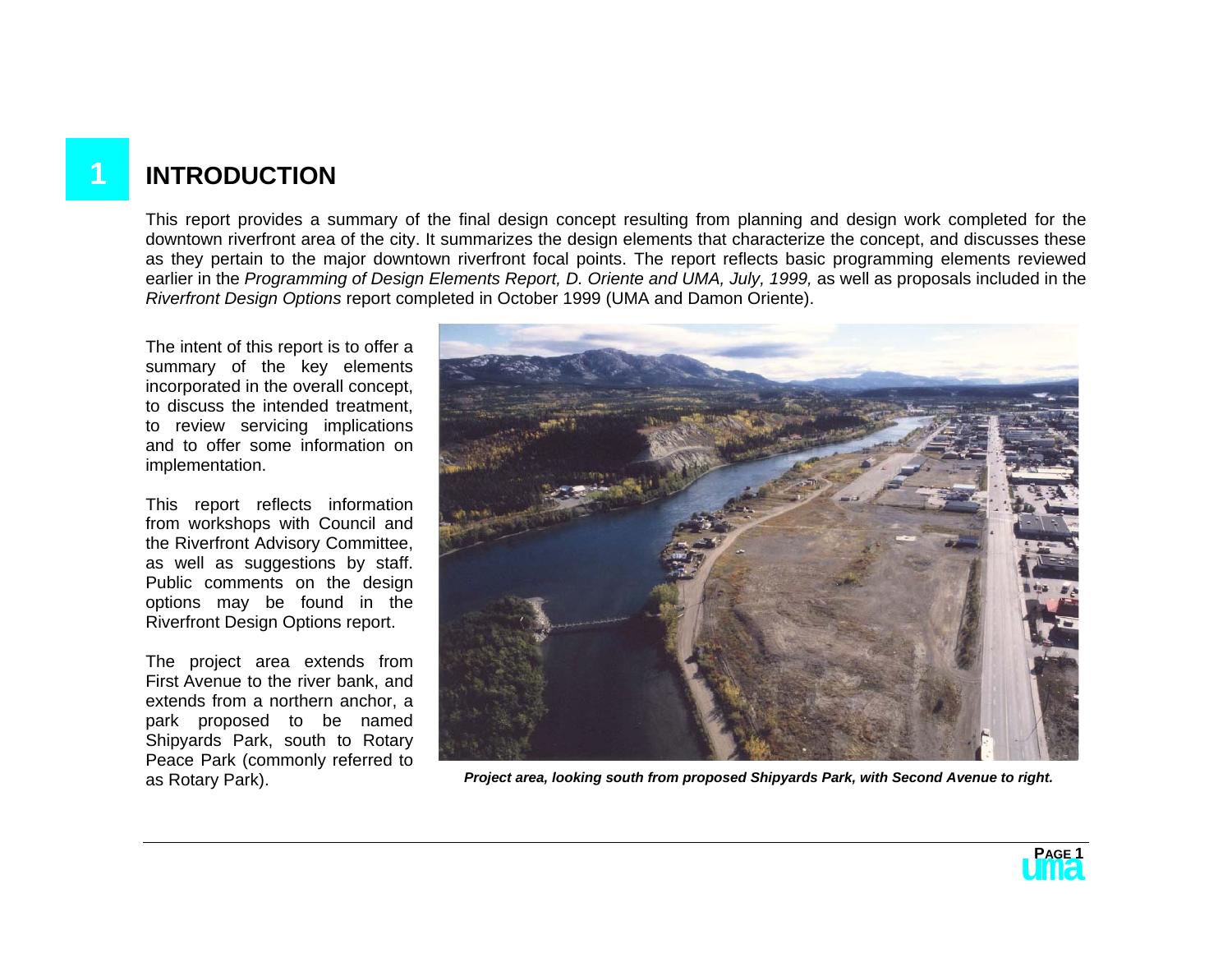The overall design is developed around factors such as: nearby land use, access, site configuration, the previously approved Riverfront Plan (a land use plan adopted by Council in early 1999), and approved programming elements The riverfront is characterized by many historic features. This includes the White Pass and Yukon Route (WP &YR) Depot and other railway buildings, and the historic fire hall south of the depot. The city has also preserved several dwellings and an old hotel building which remain in the area now known as Shipyards Park.

Land claims by First Nations are currently in place and under discussion for portions of the lands covered by this project. The design concept was developed with an awareness of these land claims, and every effort was made to avoid recommendations that could create an impediment to land claims negotiations. Discussions with First Nations indicate that recognition of the First Nation's historic involvement and ties to the waterfront will be welcomed. This may include direct participation in riverfront development initiatives, for example a Kwanlin Dun cultural centre.

Adjacent and existing land use, current planning, and the desire to maximize the values inherent in the downtown portion of the Yukon riverfront were principal determinants guiding the development of the design concept.

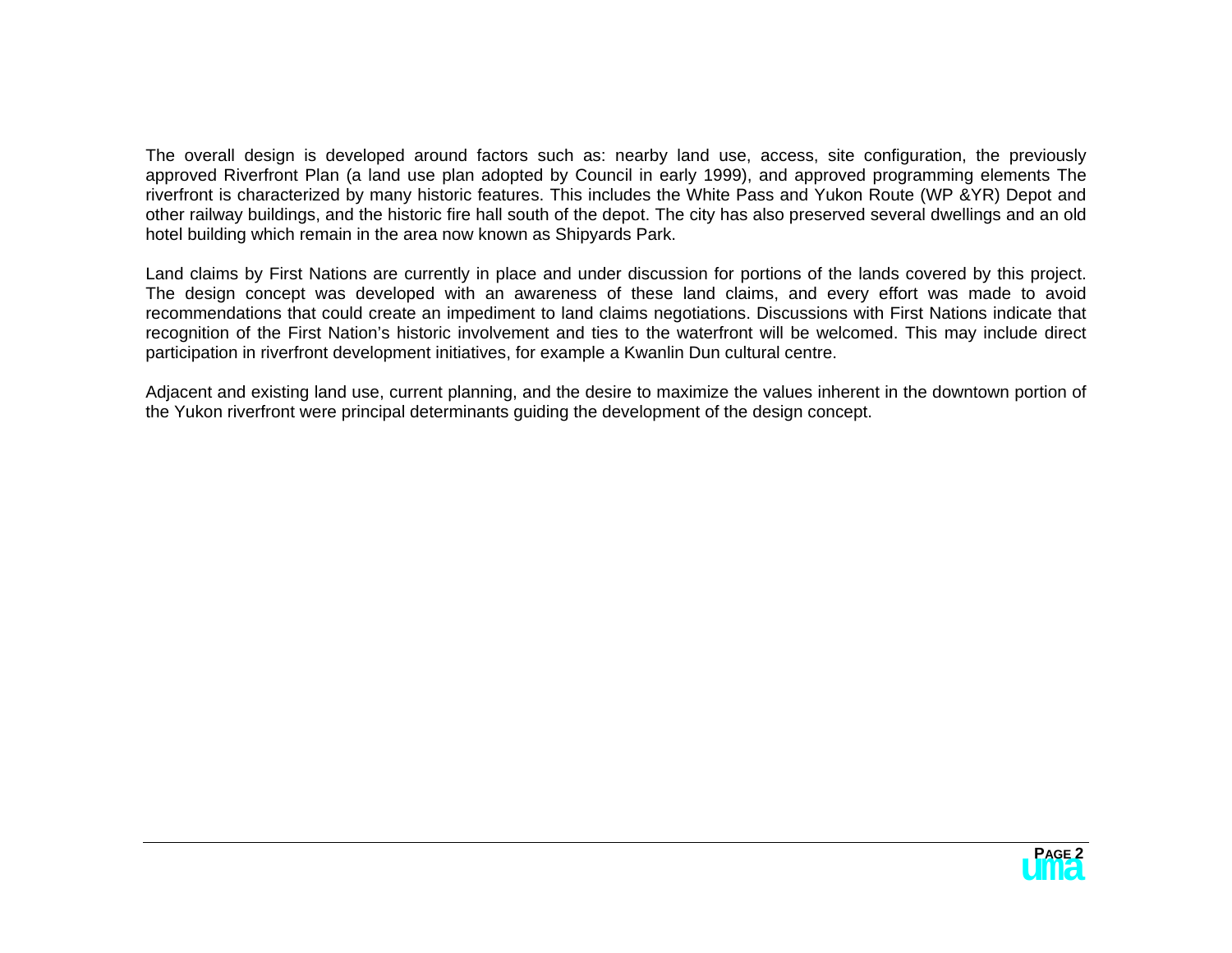# <span id="page-5-0"></span>**2 THE DESIGN CHARACTER**

The design concept is built around a series of 'nodes' or event areas connected by a redeveloped riverfront walk. These nodes are reflective of the land use themes developed in the Riverfront Plan. Rotary Park and a new park area, 'Shipyards Park', are the terminus points within the study area. The riverfront walkway connects to the Robert Service Trail and along Robert Service Way. In the future, the riverfront walk can be readily extended to include a link to bicycle routes to Two-Mile Hill, or north to the Marwell area. At several locations the idea of "gateways" to the waterfront are provided for. These are sites designed to attract users, and to signify major entry points to the waterfront walkway complex.

Intermediate nodes include an extension at the pedestrian area of the Visitor Reception Centre; a historically influenced plaza area at the WP&YR Depot near the proposed expansion of the MacBride museum; and a park area near the proposed hotel site.

An area comprised of city owned land and known as the Motorways site is intended to be contemporary in character, and should serve tourists, conference activity, as well as provide facilities and services for residents of Whitehorse. This proposed hotel/community precinct also serves to create a new, direct link between Second Avenue and the riverfront.

Along Second Avenue, commercial development is proposed, extending north to the intersection of Ogilvie Street and Second Avenue. Building form and character are examined in a *Design Guidelines* (Charles McLaren Architect, and UMA) report. Some residential development, likely in duplex, townhouse, or similar attached units, is proposed between the commercial area and the river.

Adjacent to Kishwoot Island, 'Shipyards Park' occupies the majority of the land traditionally referred to as the Taga Ku site. This park is intended as a complement to Rotary Park, and thus is planned to accommodate functions and activities which differ from those offered by Rotary Park, including retention of several historical buildings.

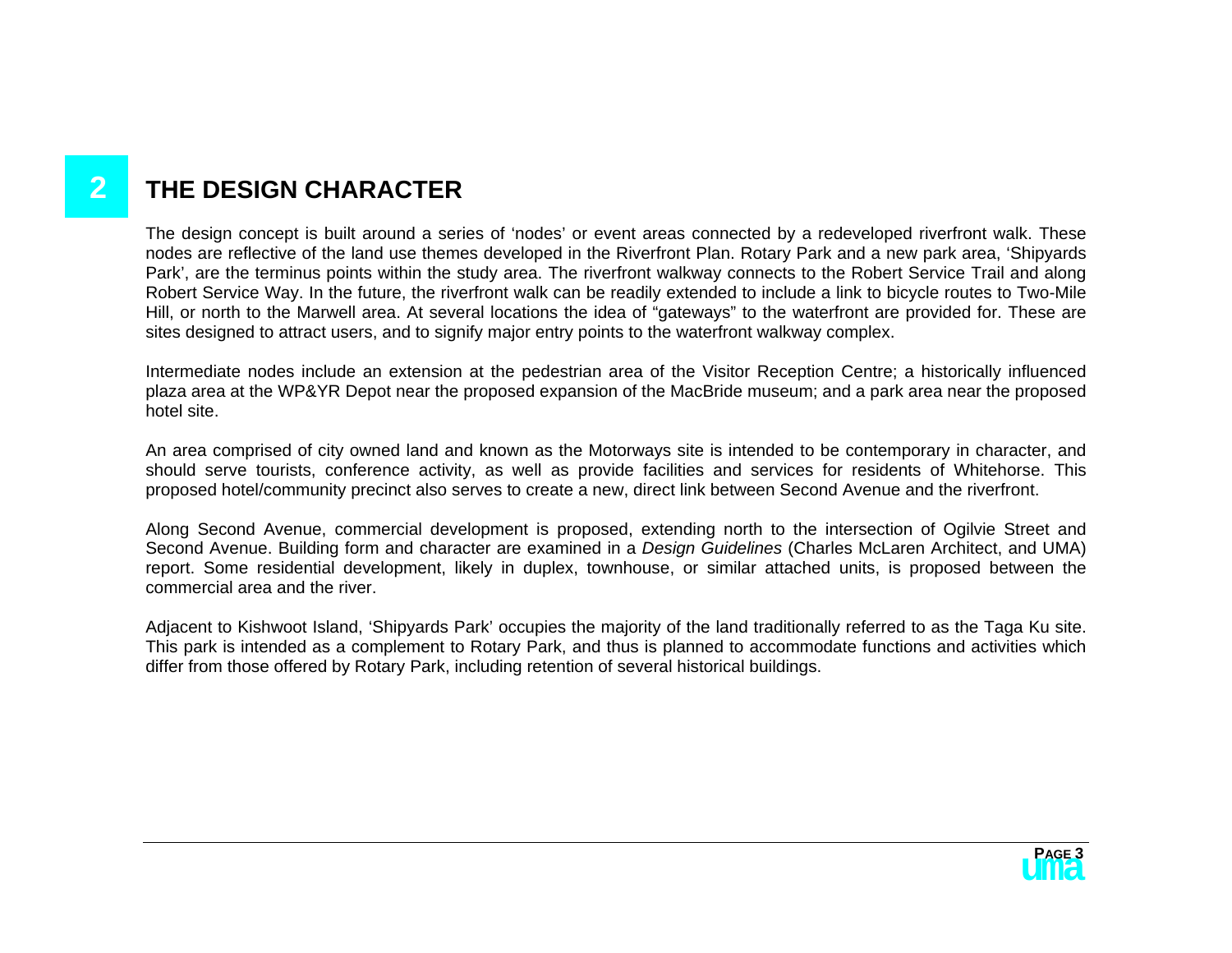# <span id="page-6-0"></span>**3 CONCEPT DESIGN ELEMENTS**

There are a series of fundamental design/programming elements incorporated in the overall design. These elements are included on the basis that their incorporation in the eventual development of the riverfront is desirable in order to achieve the city's goal of being an active public four seasons place.

#### **Principal Activity Nodes**

The downtown riverfront area is to be comprised of five major activity nodes, each of which focuses on a major land use, building, or function which has an impact on the theme or design of the area.

The major activity nodes are as follows:

- Shipyards Park
- Hotel/Community Precinct
- Heritage/Cultural Precinct
- Visitor Reception Centre Area
- Rotary Park

## **3.1 COMMON CHARACTERISTICS**

Within the overall design there are also some elements that are continuous and important, and are reflected throughout. This includes a continuous hard surfaced walkway about 3 metres in width to be used for all season activity with opportunities for walking and cycling in summer, and some skiing as well as related activities during the winter season. For parts of the riverfront more than one trail may be constructed to accommodate cycling and pedestrian traffic. Near the depot area, the trail will generally dissolve into a public plaza area, with the trail continuing in a more formal fashion at or beyond the proposed MacBride museum expansion. While the trail is to be generally paved, it may use a board surface particularly near the depot, to add to its character. Similar board treatment may be employed in the vicinity of the Visitor Reception Centre, and perhaps in small sections of the Shipyards Park area.

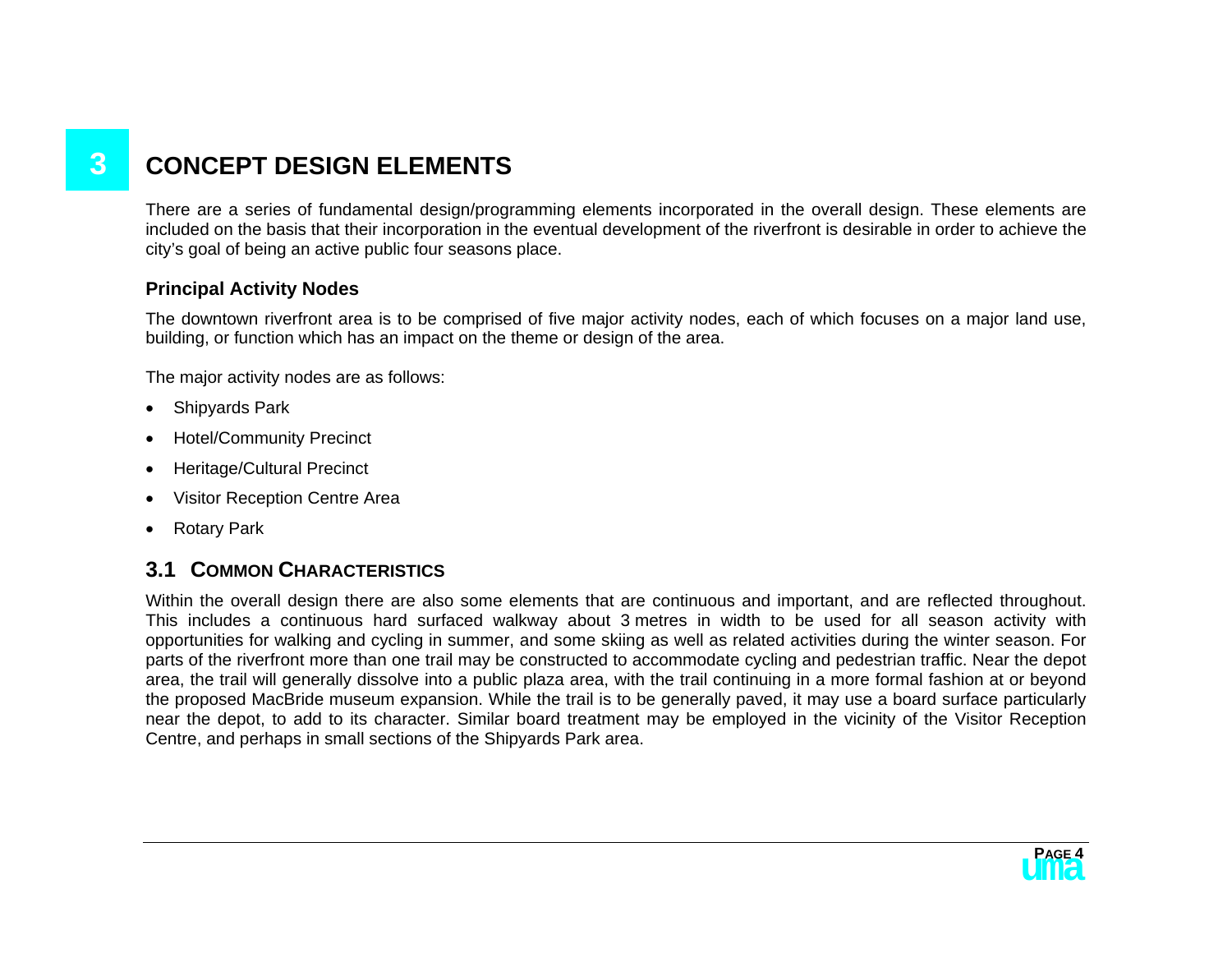A fundamental characteristic of the trail is that the entire length of the trail from Rotary Park north to Shipyards Park is to be illuminated to foster evening and winter usage, and to add a measure of safety.

Additionally, where a toboggan run is proposed in conjunction with construction of an amphitheatre, lighting is recommended to encourage winter use.

Another feature which links the entire waterfront area is a public trolley, using part of the former White Pass right of way, but ultimately carrying north to extend into Marwell. The tracks for the trolley are narrow gauge, recalling the rich history of the White Pass route. It may in fact be feasible, in the long run, to reactivate the railway from Skagway. The seasonal trolley or tramway will be developed, with small, but pleasant station stops along the way catering to both visitors and residents. The tramway utilizes existing trackage to the depot area, and towards the new hotel site. North of the existing



*Constructed trail along river near fire hall and depot* 

alignment, the trackage is intended to be routed through the Shipyards Park area to accommodate future facilities. The trolley line will also connect the main retail area of the downtown core at Main Street to activity nodes at both the north and south ends of the downtown waterfront. Trolley operation commenced in the Summer 2000.

Gateway entry points to the walkway are identified as opportunities to be incorporated at the time detailed design is undertaken.

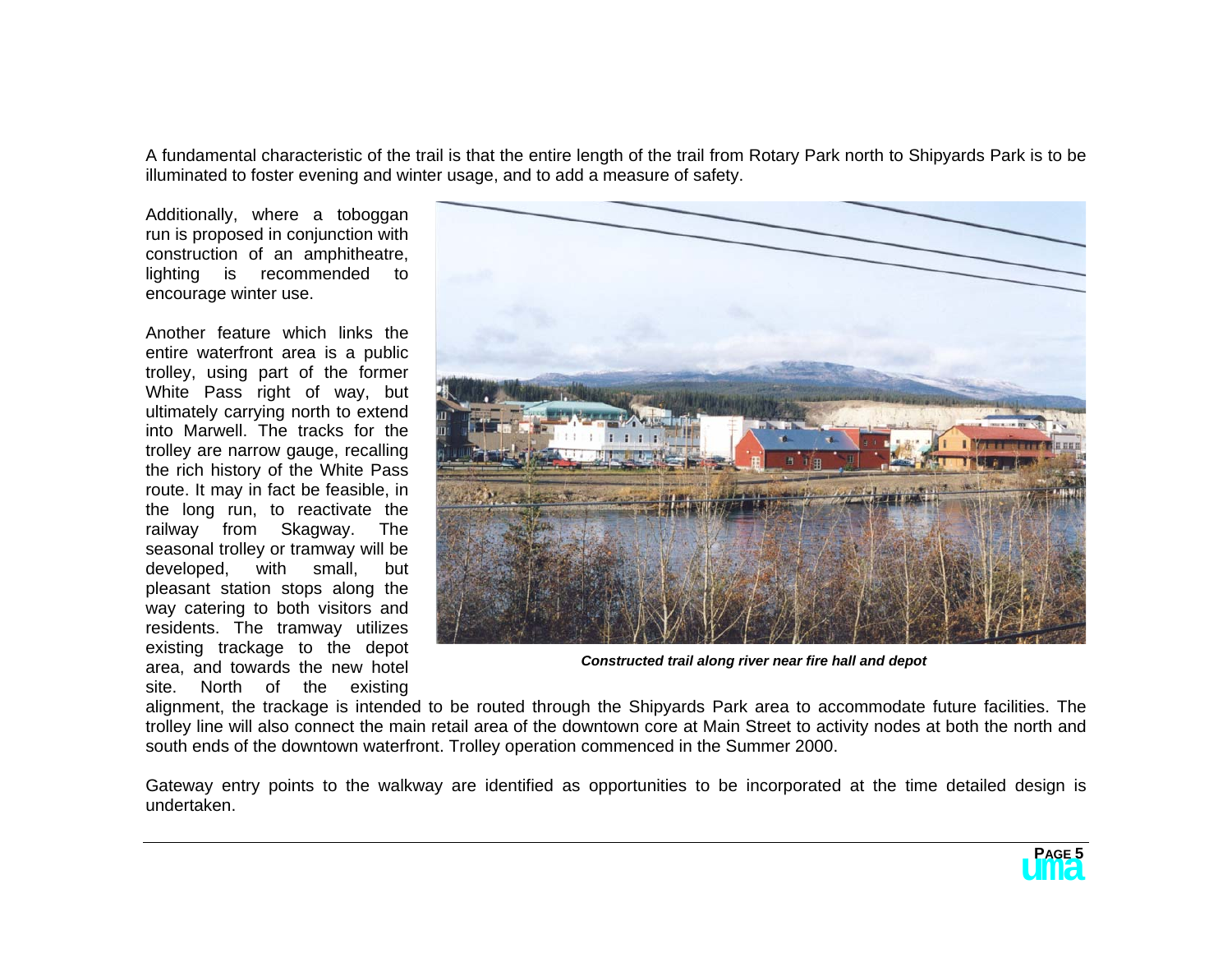Within the five nodes identified along the riverfront, the following elements are included, although location and treatment may vary from this Design Concept depending on final design and construction:

#### **Rotary Park**

*Overall Design Character: family area with active family recreation uses* 

- relocation of band shell structure
- park to be family oriented, with activities designed to a smaller scale
- improved boat launch, intended mainly for car top boats, canoes, kayaks, etc. and an allowance for boat trailers
- development of a service building including washrooms, and warm up facilities during winter season
- southern gateway to the downtown riverfront walkway
- provision for sculpture provided near riverfront trail
- design concept is illustrated by *Figure 2*, later in this report



*Rotary Peace Park* 

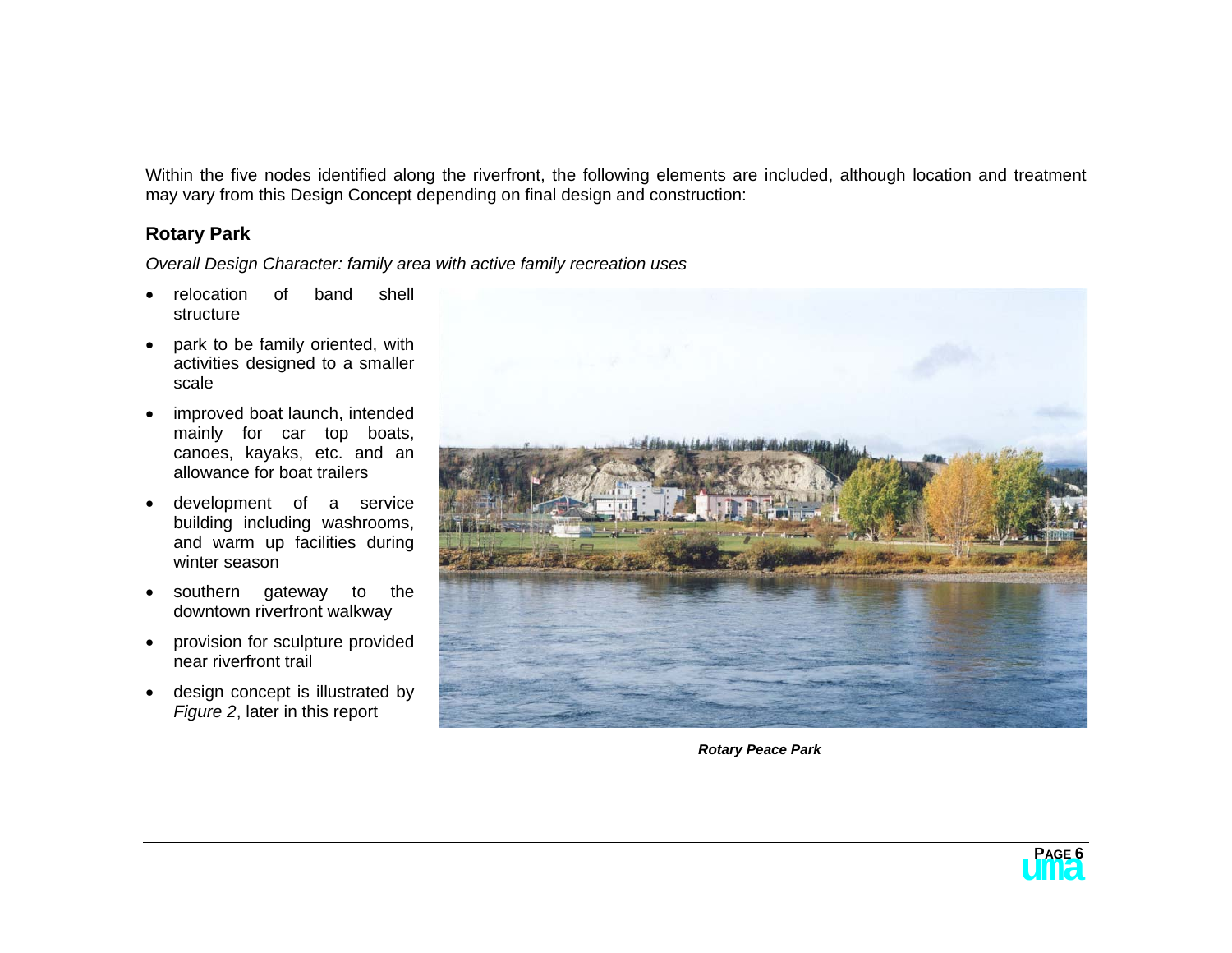#### **Visitor Reception Area**

*Overall Design Character: expansion of visitor information and exhibition with leisure/viewing activities for visitors, include some river access* 

- reduction of vehicular traffic movement by closure of First Avenue, and by adding a landscape link to the water including a location for public arts
- addition of exhibition and display space either including a building or limited to outdoor landscape and interpretive treatment
- creation of seating areas
- boardwalk treatment at the river edge with perhaps some direct access to the river
- a visitor entry gateway to the riverfront

#### **Heritage/Cultural Precinct**

*Overall Design Character: historic preservation, retention of historic elements, interpretive/display of First Nation history, and retain a heritage ambiance to all buildings and structures* 

- expansion of MacBride museum
- creation of a First Nation cultural centre and exhibition space, ideally sited to be in proximity to museum expansion
- inclusion of both permanent and seasonal commercial activity
- adaptation of depot building and old fire hall to accommodate food and retail services with only limited office space
- inclusion of a wharf structure, to include accommodation of both pleasure and commercial vessels
- provision for relocation of historical buildings where appropriate
- incorporation of a tower viewing structure
- narrowing of 1st Avenue to enhance pedestrian activity, but road to remain open to vehicular traffic
- to be the downtown gateway to the walkway
- provision for a sculpture feature at plaza to be developed at foot of Elliott Street

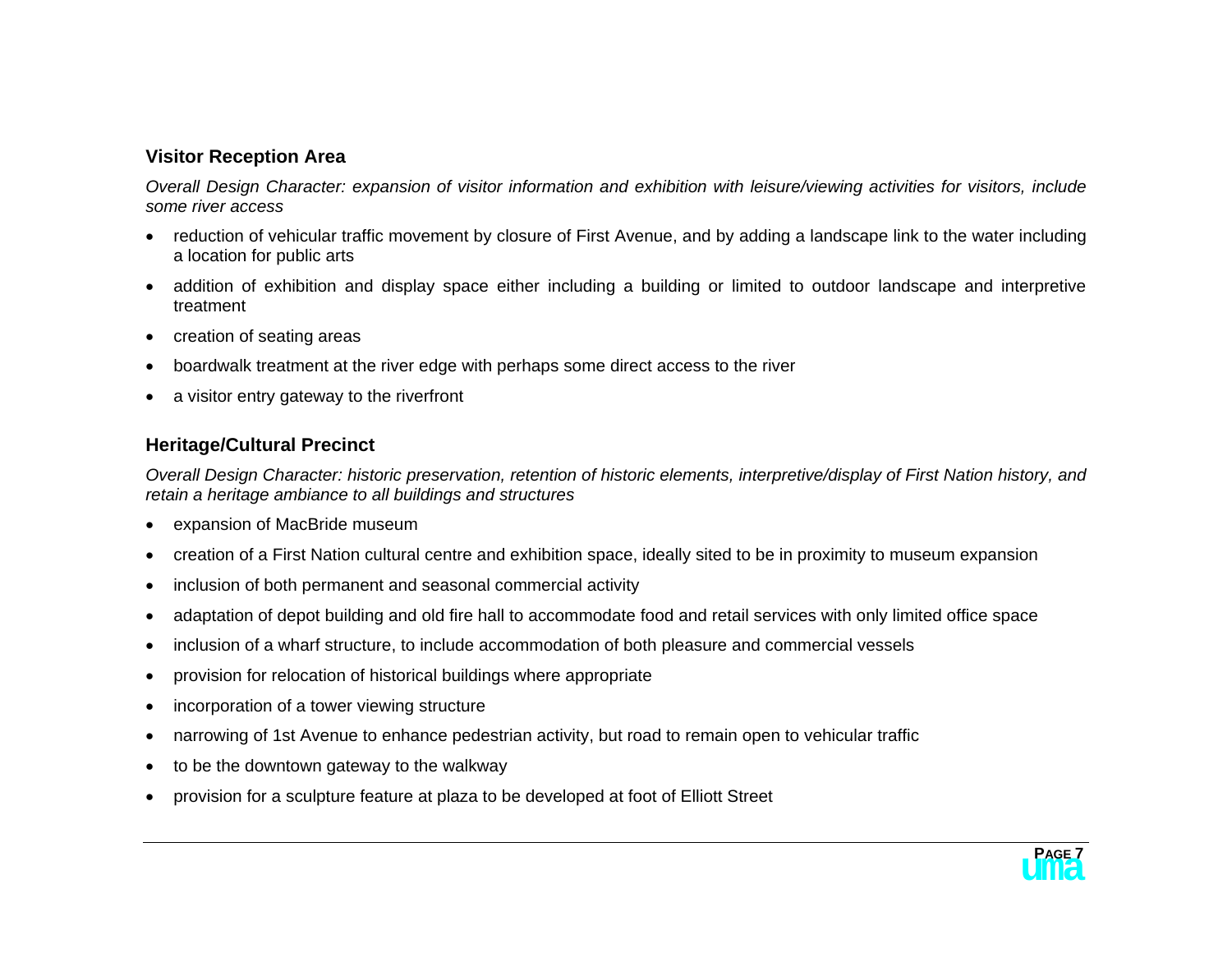#### **Hotel/Community Precinct**

*Overall Design Character: Contemporary, up to date, but sensitive to river views and river quality* 

- incorporates space for hotel and associated convention facilities near the waterfront
- provision for a physical linkage between hotel and associated convention facilities
- provision for an area of residential units
- retention of retail uses along  $2^{nd}$  Avenue
- community/conference space and facilities near hotel site to include public meeting, club room space, to be programmable for community groups
- thematic or special event exhibition space, including indoor and outdoor facilities
- relocation of electric substation to site west of First Avenue
- to include a secondary gateway to the riverfront walkway, with provision of public art feature near hotel site

#### **Shipyards Park**

*Overall Design Character: generally natural but with provision to create special event festival space, with strong links to river through boat access, and nature interpretation, including Kishwoot Island* 

- provision for an amphitheatre
- unstructured large open space for festival use
- inclusion of a Trans Canada Trail pavilion as northern gateway to walkway
- new boat launch for water access, including parking space for boat trailers and RV's
- possible retention of historic buildings from Sleepy Hollows and Shipyards area, as Shipyards historical area
- new service building with maintenance and warm up facilities
- toboggan hill
- significant parking to include plaza with sculpture feature

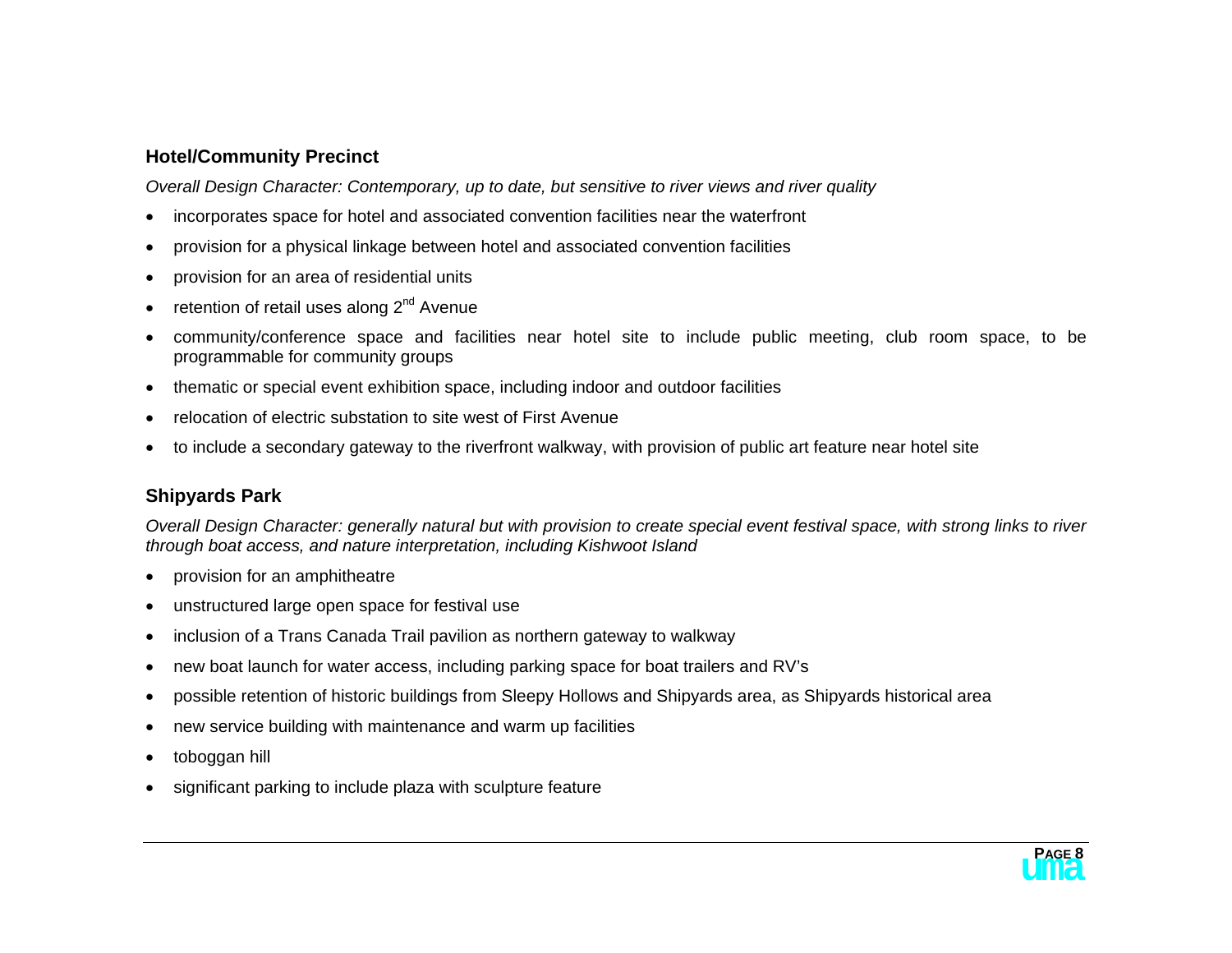#### <span id="page-11-0"></span>**3.2 INCORPORATION OF PUBLIC ART**

An integral component of the design concept is inclusion of areas for public art. Public art is the art of making places public. It responds to the character and context of a site, and engages people as viewers or participants. Public art enriches the public environment and promotes the appreciation of art as part of everyday life. It also ensures that community members are involved in the development of the public artworks.

There are many and diverse opportunities to integrate public art into the planning and design of the Whitehorse riverfront. Art may also be used to reinforce a design theme or elements, to link people to the riverfront and the city. Whitehorse has a mix of natural and cultural heritage, a unique geographical location, and a strong community identity which offers a rich palette to be drawn upon by the public artist. Public art, including locally commissioned sculpture works, will bring life and activity to the riverfront. Several parts of the riverfront are identified as being particularly appropriate for inclusion of public art. However, art may be incorporated in many public and private spaces and will add vitality and ambiance to the riverfront. An overall strategy for the inclusion of public art is highly desirable. Preliminary locations for this artwork are indicated on the Design Concept.

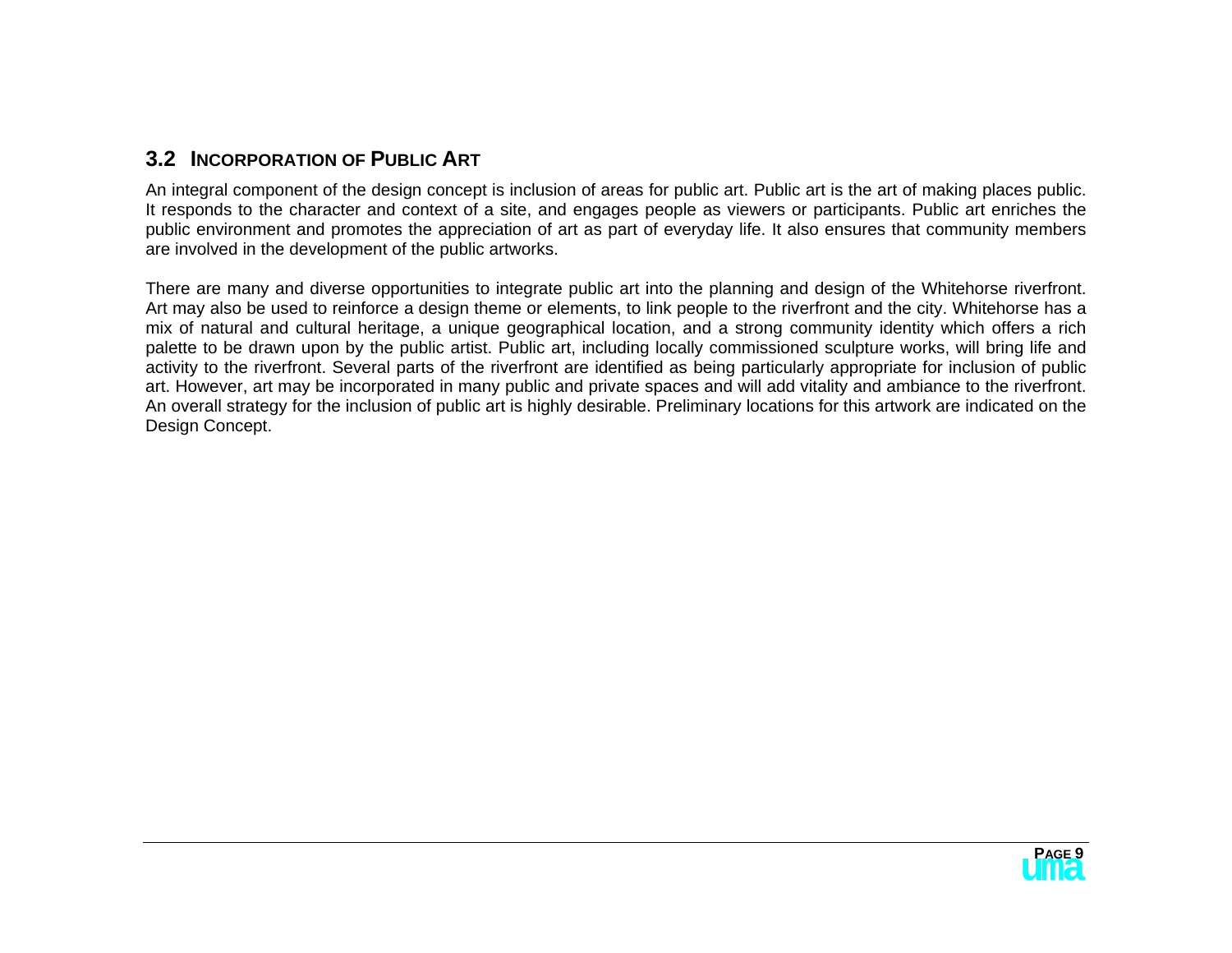# <span id="page-12-0"></span>**4 THE DESIGN CONCEPT**

This section provides a synopsis of the design concept, which is illustrated in the drawing which concludes this report. Each of the activity nodes are dealt with, commencing from the north with the Shipyards Park area.

## **4.1 SHIPYARDS PARK**

Proposed Shipyards Park contains a series of walks, larger open spaces and informal recreation facilities. These are designed to provide for festival and similar special event space. A strongly developed diagonal path separates the park into two open areas, with extensive parking and the trolley line buffering the park from Second Avenue. Adjacent to the parking area is provision for a new service and concession building which could accommodate all season use. A proposed tram stop is illustrated adjacent to Second Avenue about mid way in the park. The diagonal walkway is intended to establish a dominant visual link from Second Avenue to the Kishwoot Island Bridge. The field areas can be programmed as festival space. An amphitheatre and new boat launch are situated near the river, and several of the remnant historic buildings (including the former Pioneer Hotel) could provide the centre for a historic interpretive area. The amphitheatre can be designed to allow toboggan use in the winter through use of the back slope of the seating area. Provision for the Trans Canada trail pavilion is made near the Kishwoot Island bridge. Ogilvie would be continued as a service road from the residential area access point to the boat launch to enable further legal access to the Ta'an property. A pump station site would be retained in the service area for the boat launch.

Near the boat launch, limited parking is available for boat trailers. As part of the parking area provision is also made for some RV parking spaces.

## **4.2 HOTEL/COMMUNITY PRECINCT**

The design provides for a continuation of Ogilvie Street, east of Second Avenue, terminating as a public road at the entrance of a residential site and continues as an access road to the Ta'an property. The residential site incorporates provision for approximately 19 or 20 townhouse units clustered around a private internal road. The intersection of Second Avenue and Ogilvie would be modified to accommodate established land uses. Secondary access to the commercial area would extend mid block along Second Avenue, between Black and Ogilvie, at the approximate alignment of Cook Street. This entrance would serve as a private road into the commercial complex, however, an easement or right-of-way for utilities would be retained.

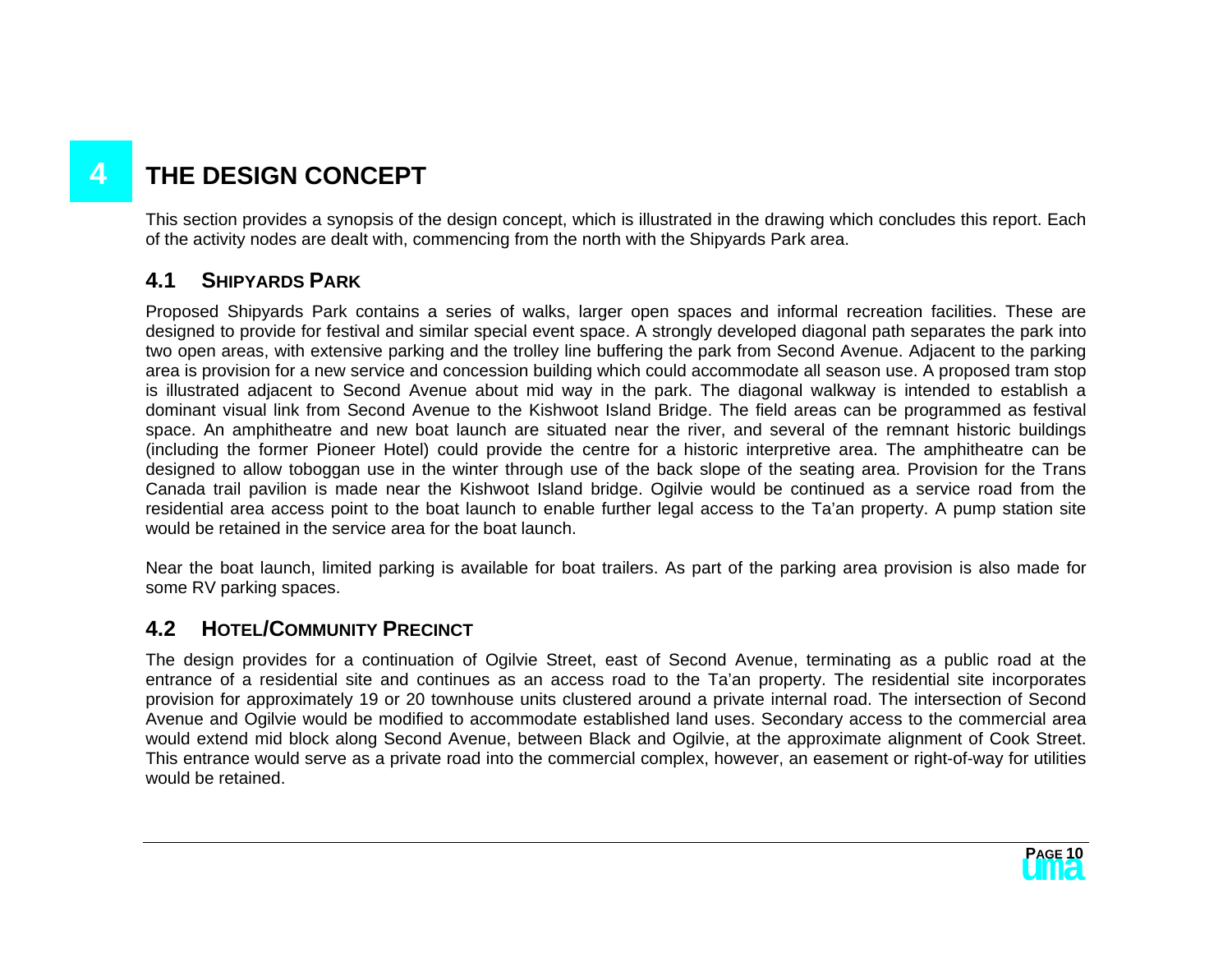<span id="page-13-0"></span>A hotel of approximately 140 or 150 rooms is situated at the alignment of First Avenue where it is proposed to curve into Black Street to meet Second Avenue. A combined community and conference centre, sized at about 1500 square metres (16,000 square feet) will terminate the vista of First Avenue. Parking for the hotel is proposed to be developed primarily as under building or fully underground parking. Across the new Black Street alignment (to the south) it is proposed to include a small commercial parcel, perhaps a restaurant, with an adjacent parking area to mainly serve the conference centre, but with leased spaces for the commercial use. A small park at the curve of Black Street will provide visual interest. Landscaping is intended to wrap along the edge of the First Avenue/Black Street extension to screen a potential relocation of the Yukon Electric sub station. It would be adjacent to the small pocket park and parking lot area. Public outdoor space at the north side of the hotel, including a tram stop, public art space, and landscape deign features are intended to remain as public space, and offer a link to the waterfront walkway. Internal circulation throughout this area is intended to link retail space, parking areas, and the waterfront walkway. The concept for this area is illustrated by *Figure 1*.

## **4.3 HERITAGE/CULTURAL PRECINCT**

This area is intended to encourage an extension of the shopping/pedestrian activity found on Main Street to the riverfront. The MacBride museum expansion proposal is situated along the tracks south of the existing museum building, in proximity to the White Pass Depot. A viewing tower is located across First Avenue, between the train tracks and the river. This tower, in addition to functioning as a design element, would serve for observation along the river, and could include some

interpretive panels. A First Nations cultural centre and exhibit structure is provided for south of the museum expansion. Actual building and site configuration will be dependent on final design. The plaza area between the museum expansion and the WP & YR Depot is paved, with a timber surfaced wharf along the river. A timber boardwalk extends from the Depot to the wharf. Paving extends past the historic fire hall to a parking lot located between the fire hall and the railway crew quarters buildings.



*New trolley track at White Pass Depot* 

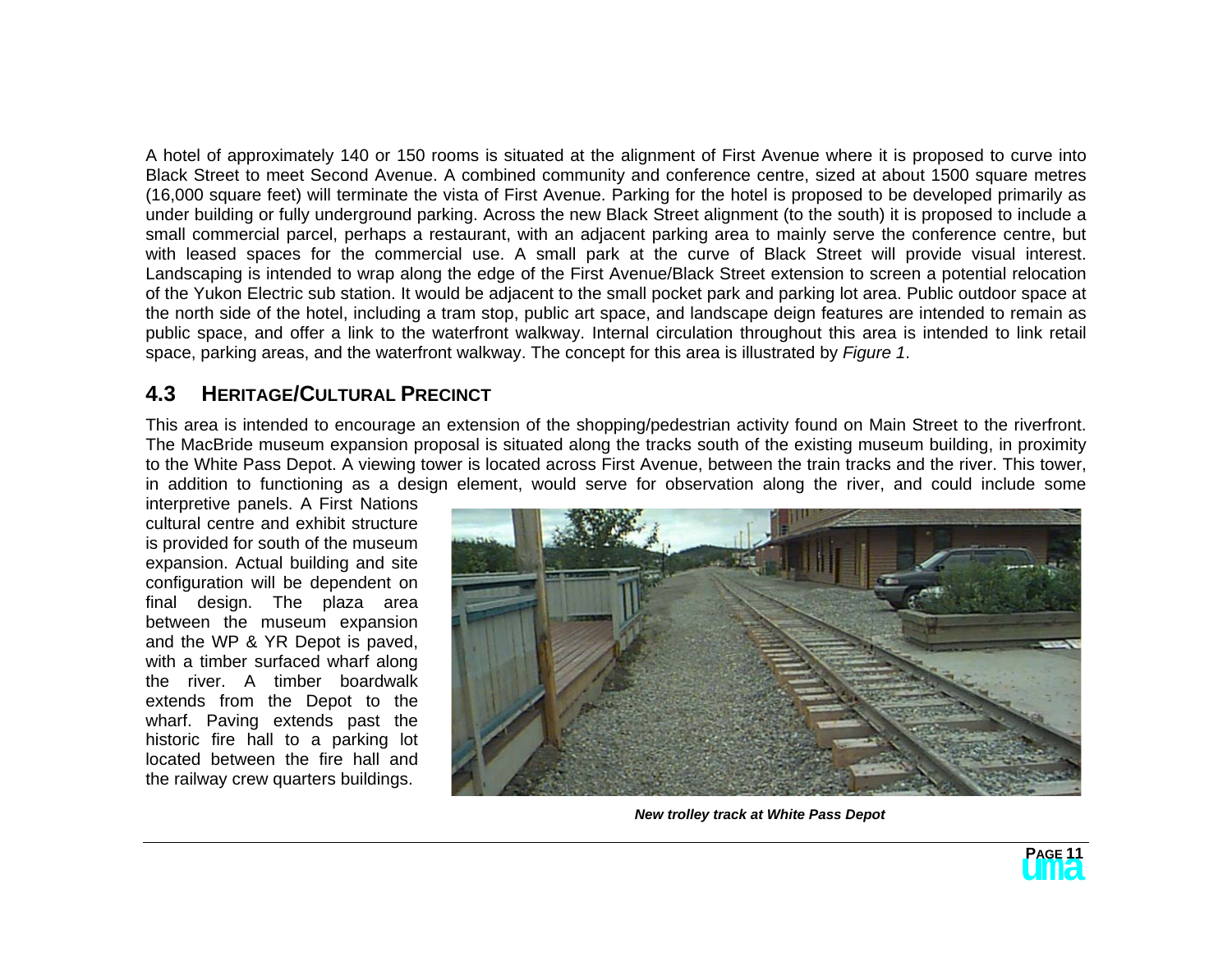<span id="page-14-0"></span>Figure 1 – Hotel / Community Precinct

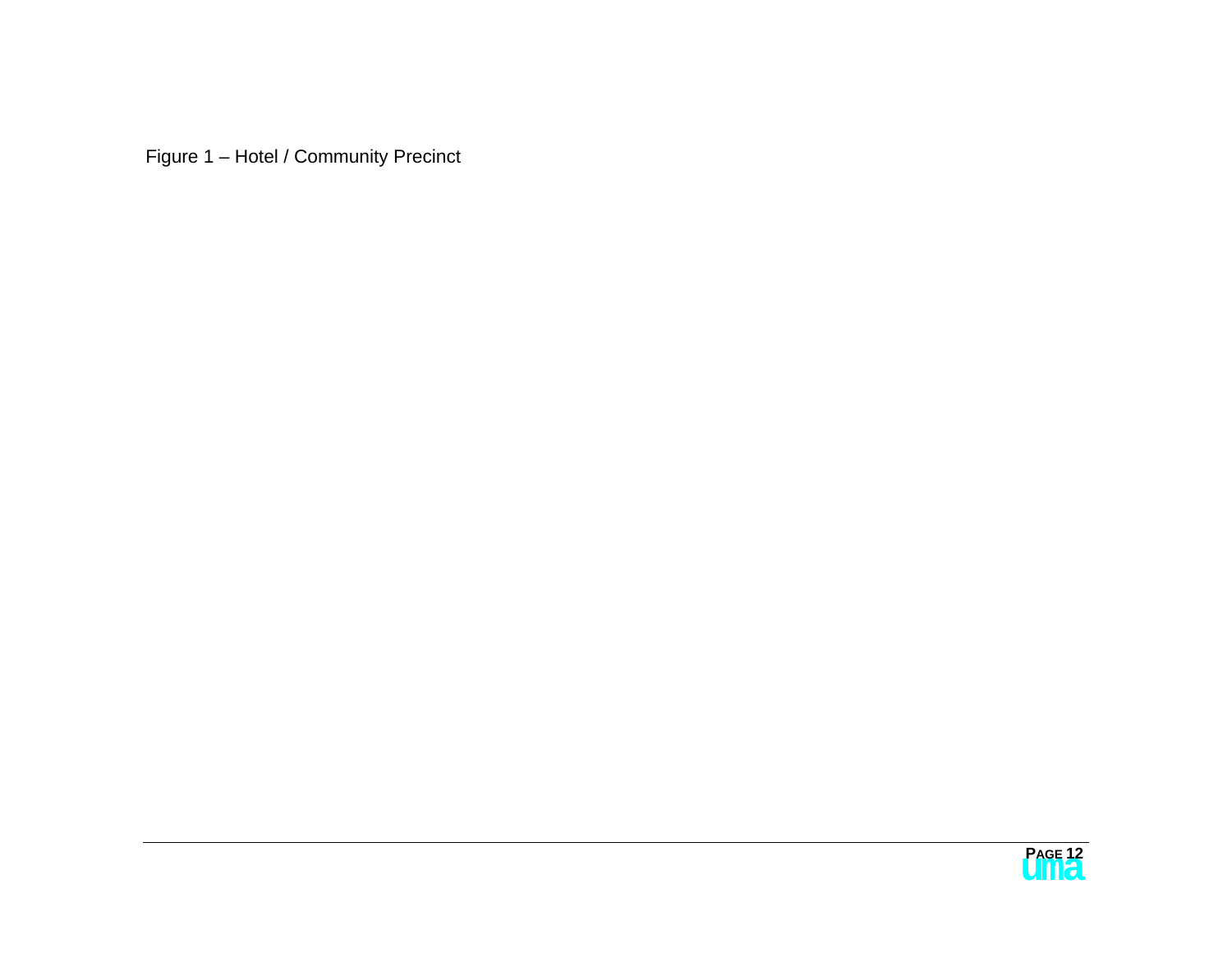<span id="page-15-0"></span>Parking would be reduced and relocated subject to more detailed design. This allows for an extension of the Main Street pedestrian environment to the riverfront.

The heritage/cultural precinct area is intended to maintain a historic design theme, to reflect rail and river transportation history, as well as the extensive First Nation heritage of the area.

## **4.4 VISITOR RECEPTION CENTRE AREA**

A major objective of this area is to provide a better connection for visitors between the Visitor Reception Centre (VRC) and the water. This is accomplished by closing First Avenue to offer a direct link between the VRC and the river. Special pedestrian paving areas are developed to achieve a safer and friendlier link to the riverfront walkway. Opposite the Visitor Reception Centre a new plaza area is achieved as a result of the closure of First Avenue. This may include exhibit space, interpretive elements and some seating. Parking at the VRC is adjusted to accommodate both visitor and Yukon Government needs.

## **4.5 ROTARY PEACE PARK**

Rotary Park development is focused around a generally circular lawn, with a proposed concession, washroom and warm-up building near the entrance to the park, close to the existing train tracks. Parking is relocated to the area adjacent to the bridge access road. A new children's play area occupies the northern edge of Rotary Park, bordering the existing picnic area, and away from the parking lot. Vertical elements, including ornamental lights or posts following a common design theme will reinforce the circular form of the park. The boat launch will be improved. The bandshell pavilion will be redeveloped and situated near the picnic area. The redevelopment concept is illustrated by *Figure 2.*

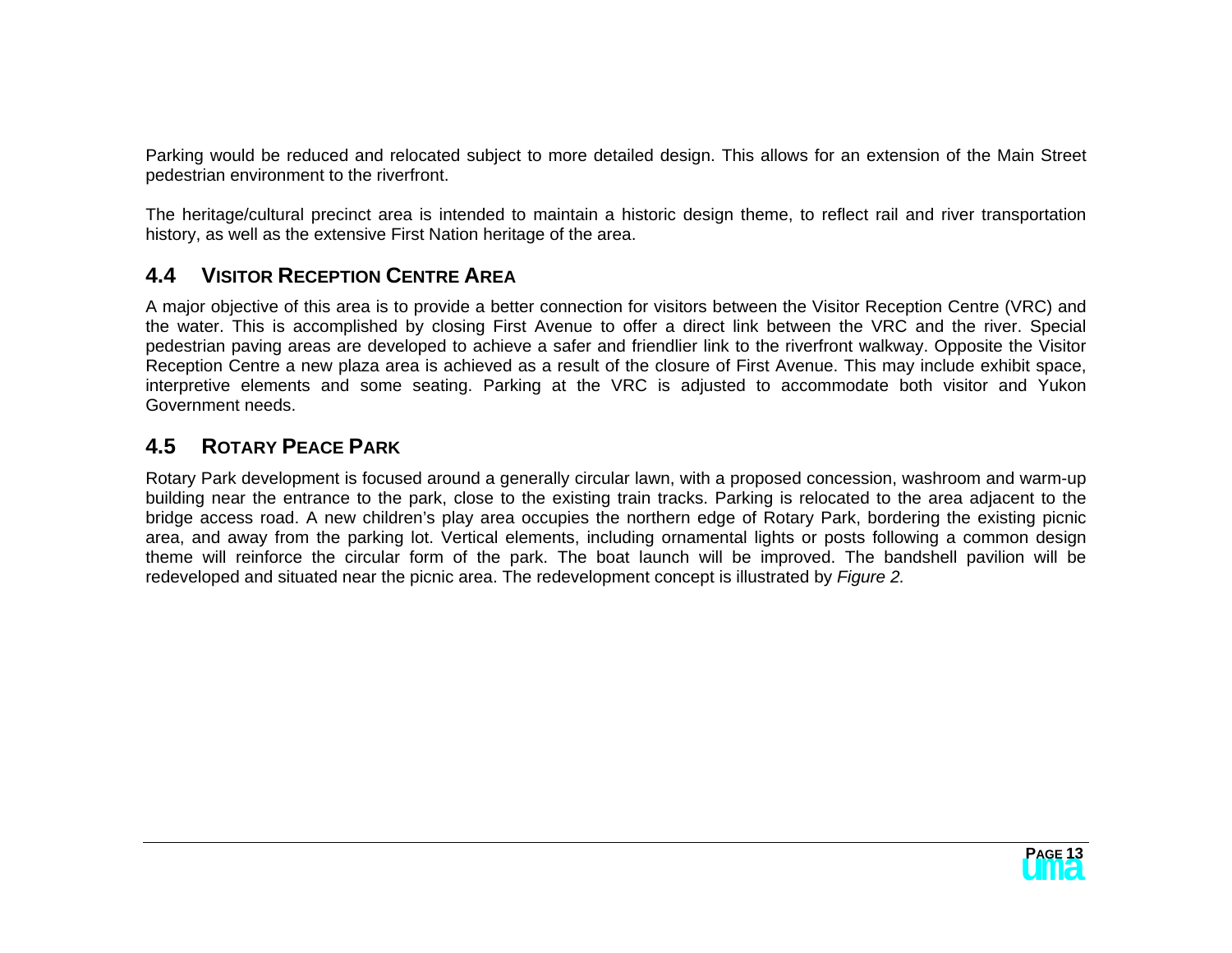<span id="page-16-0"></span>Figure 2 – Heritage/Cultural Precinct

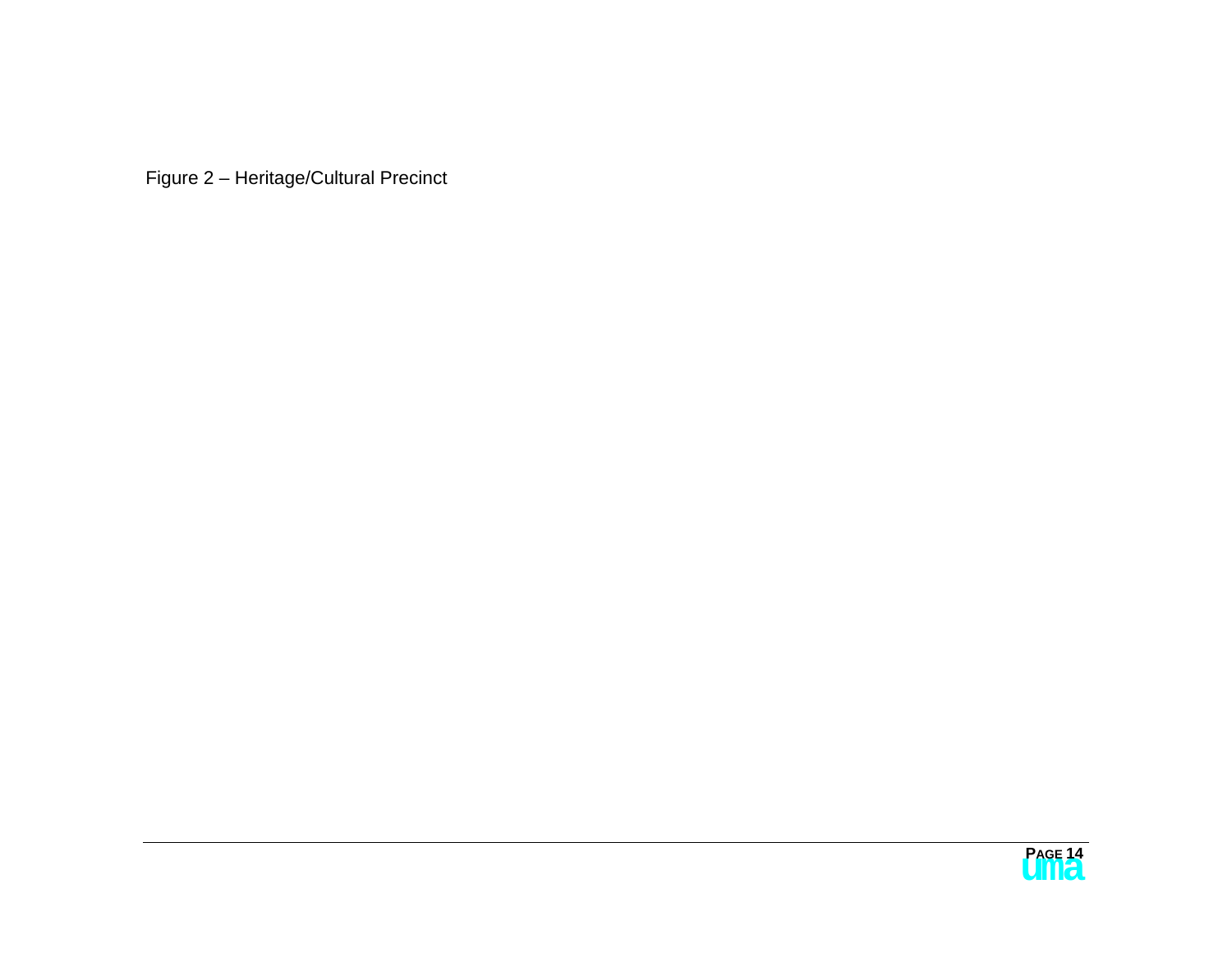# <span id="page-17-0"></span>**5** CONCEPT AND SERVICING

From servicing and access perspectives, the bulk of the impacts due to the Riverfront Design Concept are:

- along the east side of First Avenue
- in the north (Shipyards park) and south (Rotary) park areas
- in the Motorways lands

A summary table of servicing impacts and infrastructure changes are included in the following sections. In general, servicing and roadway retrofit and upgrade work is required in the Riverfront Walkway, Heritage/Cultural Precinct and Visitor Reception areas. New services and roads are required for the Hotel/Community Precinct and Shipyards park areas.

There is an overall reduction of existing parking along First Avenue. Currently there are approximately 200 parking spaces. It is estimated that the design concept reduces this parking to about 120 to 140 spaces, subject to detailed design.

## **5.1 SUMMARY OF SERVICING IMPACTS AND CONCEPT FACILITIES**

The servicing implications of the overall design concept, as well as details regarding the City owned Motorways site are reviewed here. The information following provides a summary of transportation and utility impacts, and brief descriptions of infrastructure issues identified in relation to the design concept.

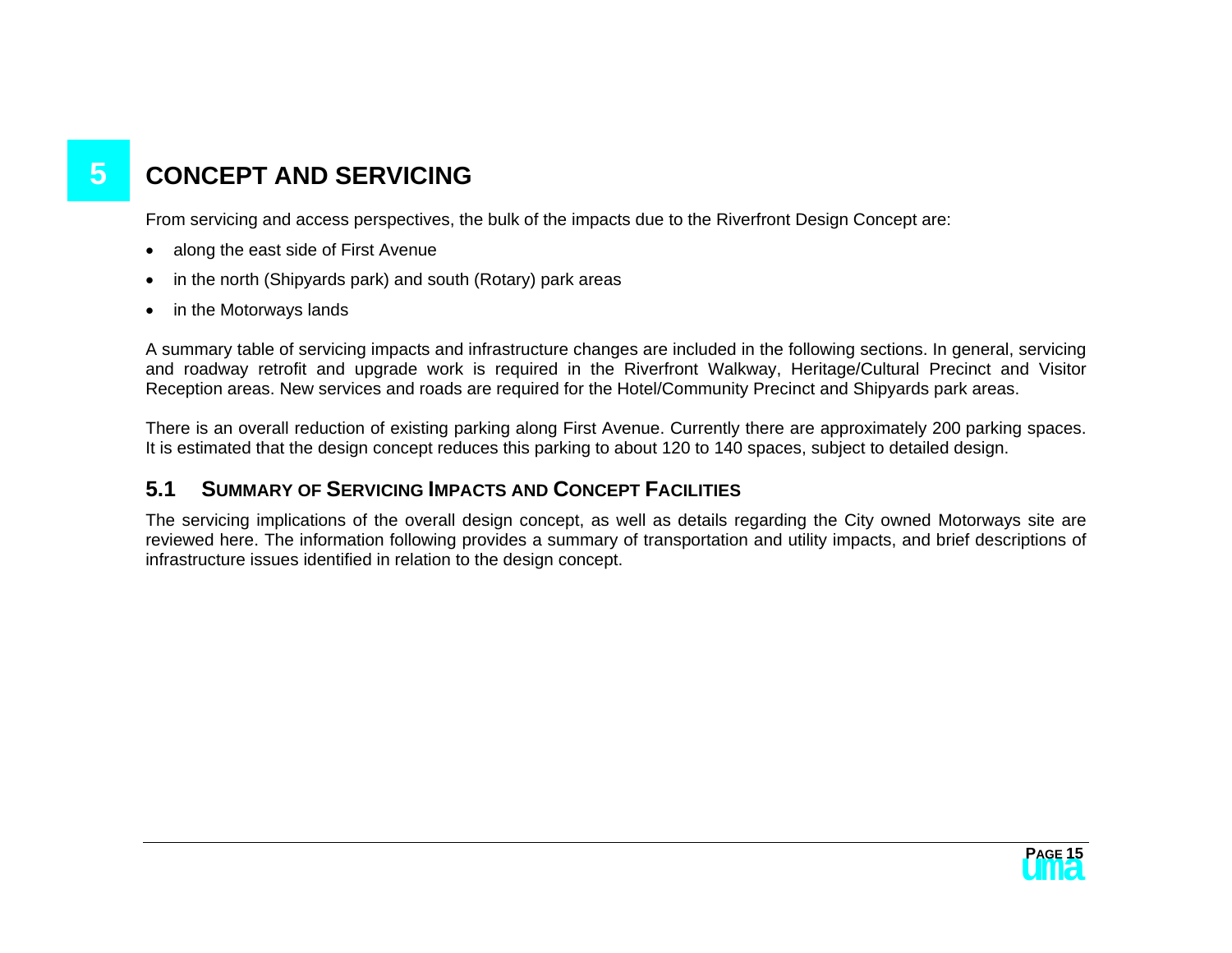**Table 1 Summary of Infrastructure Impacts and Issues**

<span id="page-18-0"></span>

| <b>General Location</b>                     | <b>Impact and/or Issue</b>                                                                                                                                                                                                                                                   |
|---------------------------------------------|------------------------------------------------------------------------------------------------------------------------------------------------------------------------------------------------------------------------------------------------------------------------------|
| <b>Rotary Peace Park</b>                    | Reconstruct boat launch area to improve boat trailer movements and storage<br>$\bullet$                                                                                                                                                                                      |
| Area                                        | New and reconfigured parking area<br>$\bullet$                                                                                                                                                                                                                               |
|                                             | New water and sewer services to facilities building<br>$\bullet$                                                                                                                                                                                                             |
|                                             | Improve boat launch access road<br>$\bullet$                                                                                                                                                                                                                                 |
| <b>Visitor Reception</b>                    | First Avenue is closed to improve pedestrian linkage between the VRC and the Riverfront Trail<br>$\bullet$                                                                                                                                                                   |
| Centre (VRC)                                | Accommodate RV traffic turns<br>$\bullet$                                                                                                                                                                                                                                    |
|                                             | Pedestrian activities now extended to riverfront - extend pedestrian sidewalk linkages from Hanson St. and Lambert St. to<br>$\bullet$<br>the new Riverfront Trail                                                                                                           |
|                                             | The VRC is more closely connected to waterfront - reconfigure or refit service mains to accommodate new facilities<br>$\bullet$                                                                                                                                              |
|                                             | Replace some First Avenue street parking with new parking elsewhere in the Riverfront Concept area, and provide YTG<br>٠<br>with approximately 30 private parking spaces                                                                                                     |
|                                             | Protect Hanson Street stormwater river outfall during design and construction<br>$\bullet$                                                                                                                                                                                   |
|                                             | Modify or protect water, sanitary and storm services to accommodate improvements and provide irrigation and fire<br>٠<br>protection service where needed                                                                                                                     |
| <b>Heritage/Cultural</b><br><b>Precinct</b> | Create pedestrian plaza and public activity area between MacBride museum and White Pass depot. New riverfront trail<br>$\bullet$<br>could require special finishing standards and details to accommodate the heritage/historic theme of the White Pass Plaza<br>development. |
|                                             | Create new parking nodes bounding museum and fire hall building<br>$\bullet$                                                                                                                                                                                                 |
|                                             | Construct riverfront public wharf at the end of Main Street<br>٠                                                                                                                                                                                                             |
|                                             | Construct viewing tower overlooking the Yukon River as part of the White Pass Plaza development<br>٠                                                                                                                                                                         |
| <b>Hotel/Community</b>                      | Servicing and infrastructure to serve hotel/convention, commercial and residential development<br>$\bullet$                                                                                                                                                                  |
| <b>Precinct Area</b>                        | Extend new water, sanitary and storm mains northward from First Avenue/Strickland and west to Ogilvie/Second<br>$\bullet$                                                                                                                                                    |
|                                             | Protect existing river crossing of watermain between Wood and Jarvis Streets within development area<br>$\bullet$                                                                                                                                                            |
|                                             | Retain and protect existing stormwater pump station at Strickland alongside the river<br>٠                                                                                                                                                                                   |
|                                             | Upgrade existing stormwater pump station at Ogilvie alongside the river<br>$\bullet$                                                                                                                                                                                         |
|                                             | Relocate Yukon Electric substation to west side of First Avenue (consider underground cables to river)<br>$\bullet$                                                                                                                                                          |
| <b>Proposed Shipyards</b>                   | New parking lot(s) with access provided from Second Avenue and Ogilvie. Reconfigure intersection<br>$\bullet$                                                                                                                                                                |
| <b>Park Area</b>                            | Construct new boat launch with boat trailer parking and maneuvering room at foot of Ogilvie<br>$\bullet$                                                                                                                                                                     |
|                                             | Encapsulate or dispose contaminated soils located on Shipyards Park lands<br>$\bullet$                                                                                                                                                                                       |
|                                             | Sanitary pump station: above ground removals, site reconfiguration for maintenance purposes, blend site into park finishing<br>٠                                                                                                                                             |
|                                             | Evaluate and upgrade bridge for safe pedestrian access to Kishwoot Island                                                                                                                                                                                                    |
|                                             | Irrigation servicing of Shipyards Park and possibly servicing of a park/rail facility building                                                                                                                                                                               |

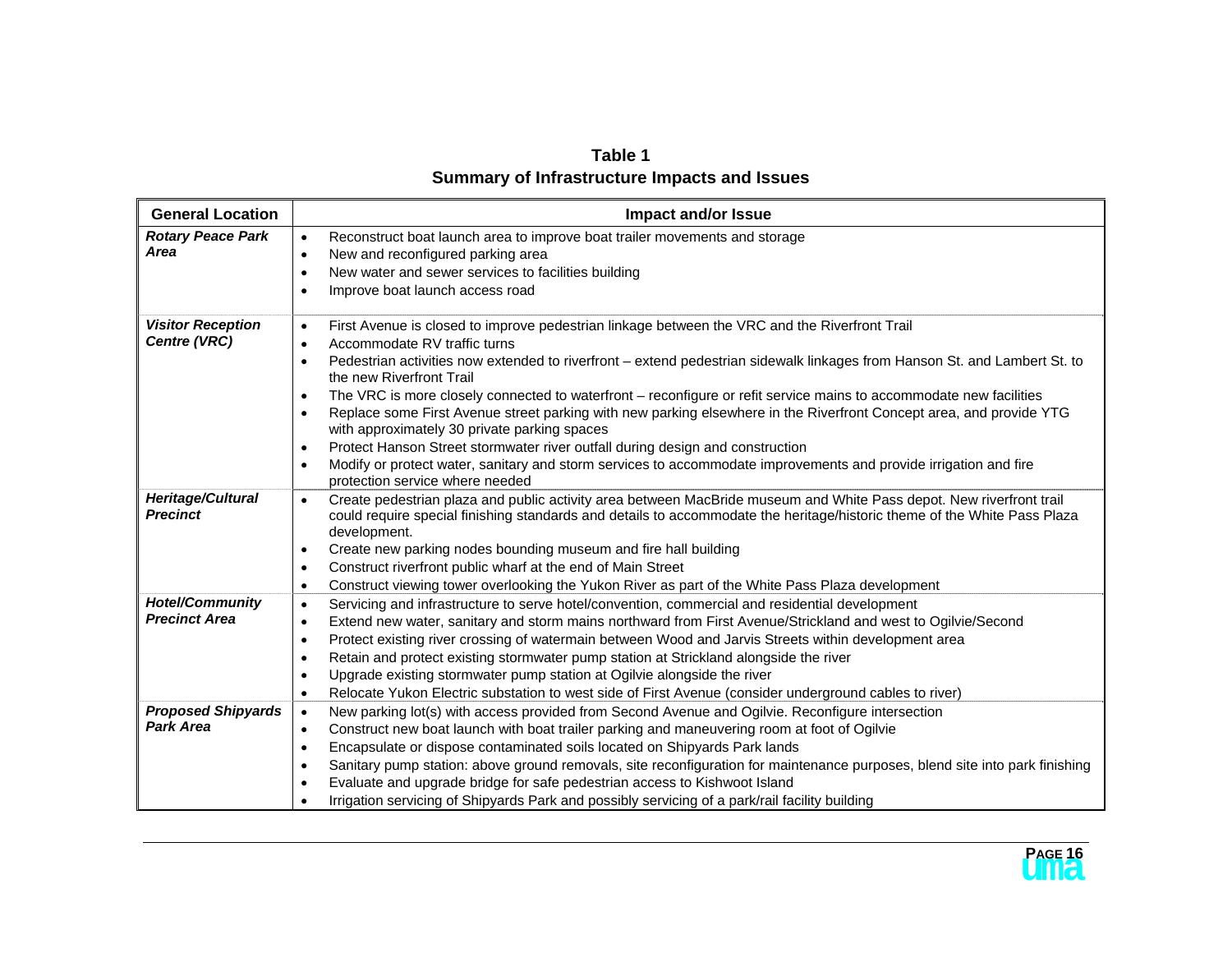## <span id="page-19-0"></span>**5.2 CONCEPTUAL COSTING AND SERVICING CHANGES NEEDED**

The following is a summary of the specific changes needed to accommodate the design concept. An indication is also provided as to whether the changes require new or upgraded facilities.

|                                   | <b>New</b>                                                                                                                                                                                                                                                                                                                                                                                                                                                                                                                                                                                                                                                                                                                                                                                                                                                                                                                                                                                                                                                                                                                                                                                                  | <b>Upgrades</b>                                                                                                                                                                                                                                                                                                                                                                                           | <b>Retrofits</b>                                                                                                                                                                                                                                                                                                                                                                                                                            |
|-----------------------------------|-------------------------------------------------------------------------------------------------------------------------------------------------------------------------------------------------------------------------------------------------------------------------------------------------------------------------------------------------------------------------------------------------------------------------------------------------------------------------------------------------------------------------------------------------------------------------------------------------------------------------------------------------------------------------------------------------------------------------------------------------------------------------------------------------------------------------------------------------------------------------------------------------------------------------------------------------------------------------------------------------------------------------------------------------------------------------------------------------------------------------------------------------------------------------------------------------------------|-----------------------------------------------------------------------------------------------------------------------------------------------------------------------------------------------------------------------------------------------------------------------------------------------------------------------------------------------------------------------------------------------------------|---------------------------------------------------------------------------------------------------------------------------------------------------------------------------------------------------------------------------------------------------------------------------------------------------------------------------------------------------------------------------------------------------------------------------------------------|
| RIVERFRONT DESIGN CONCEP          | New roadway curbing and paving on Hanson to<br>$\bullet$<br>accommodate First Avenue laning and parking<br>changes<br>New traffic signage on First Avenue<br>$\bullet$<br>New parking lots along First Avenue to partially<br>$\bullet$<br>replace the lost on-street parking on First Ave.<br>New water and sewer mains through<br>$\bullet$<br>Hotel/Community Precinct Area to serve<br>proposed residential and commercial<br>developments<br>New parking lots at Shipyards Park with access<br>$\bullet$<br>to/from Second Ave. and Ogilvie<br>New boat launch with trailer parking at Shipyards<br>$\bullet$<br>Park<br>Water and sewer servicing to facilities building in<br>$\bullet$<br>Rotary Park; and Shipyards Park<br>Add fire hydrant(s) near VRC to protect park<br>$\bullet$<br>buildings if necessary<br>Construct new tee intersection on Second Ave.<br>$\bullet$<br>between Black and Ogilvie<br>Utility services for rail stop building<br>$\bullet$<br>Water and sewer servicing to facilities building in<br>$\bullet$<br>Rotary Park (shortest)<br>Construct new signalized intersection at Ogilvie<br>٠<br>and Second Ave.<br>New facilities and features for Riverfront Concept | Reconstruct boat launch area<br>$\bullet$<br>improvements in Rotary Park<br>Improve boat launch access<br>$\bullet$<br>road in Rotary Park<br>Protect water and sewer<br>$\bullet$<br>mains in First Avenue<br>alongside the Park<br>developments<br>Proportional upgrade of<br>Ogilvie Street stormwater<br>pumping station to<br>accommodate increased<br>runoff from Hotel/ Community<br>Precinct area | Improve and /or reconfigure<br>$\bullet$<br>parking area in Rotary Park<br>Relocate Yukon Electric<br>$\bullet$<br>substation within<br><b>Hotel/Community Precinct Area</b><br>Sanitary pump station site<br>$\bullet$<br>improvements in Shipyards<br>Park area<br>Encapsulate or dispose of<br>$\bullet$<br>contaminated soils in Shipyards<br>Park area<br>Evaluate and upgrade<br>$\bullet$<br>pedestrian bridge to Kishwoot<br>Island |
| <b>CONCEPTUAL</b><br><b>COSTS</b> | ** \$3,9000,000                                                                                                                                                                                                                                                                                                                                                                                                                                                                                                                                                                                                                                                                                                                                                                                                                                                                                                                                                                                                                                                                                                                                                                                             | \$270,000                                                                                                                                                                                                                                                                                                                                                                                                 | $*$ \$520,000                                                                                                                                                                                                                                                                                                                                                                                                                               |

**Table 2 Infrastructure and Servicing Requirements** 

Notes: \* Does not include substation relocation

\*\* See Section 5.3 for Hotel/Community specific infrastructure costs

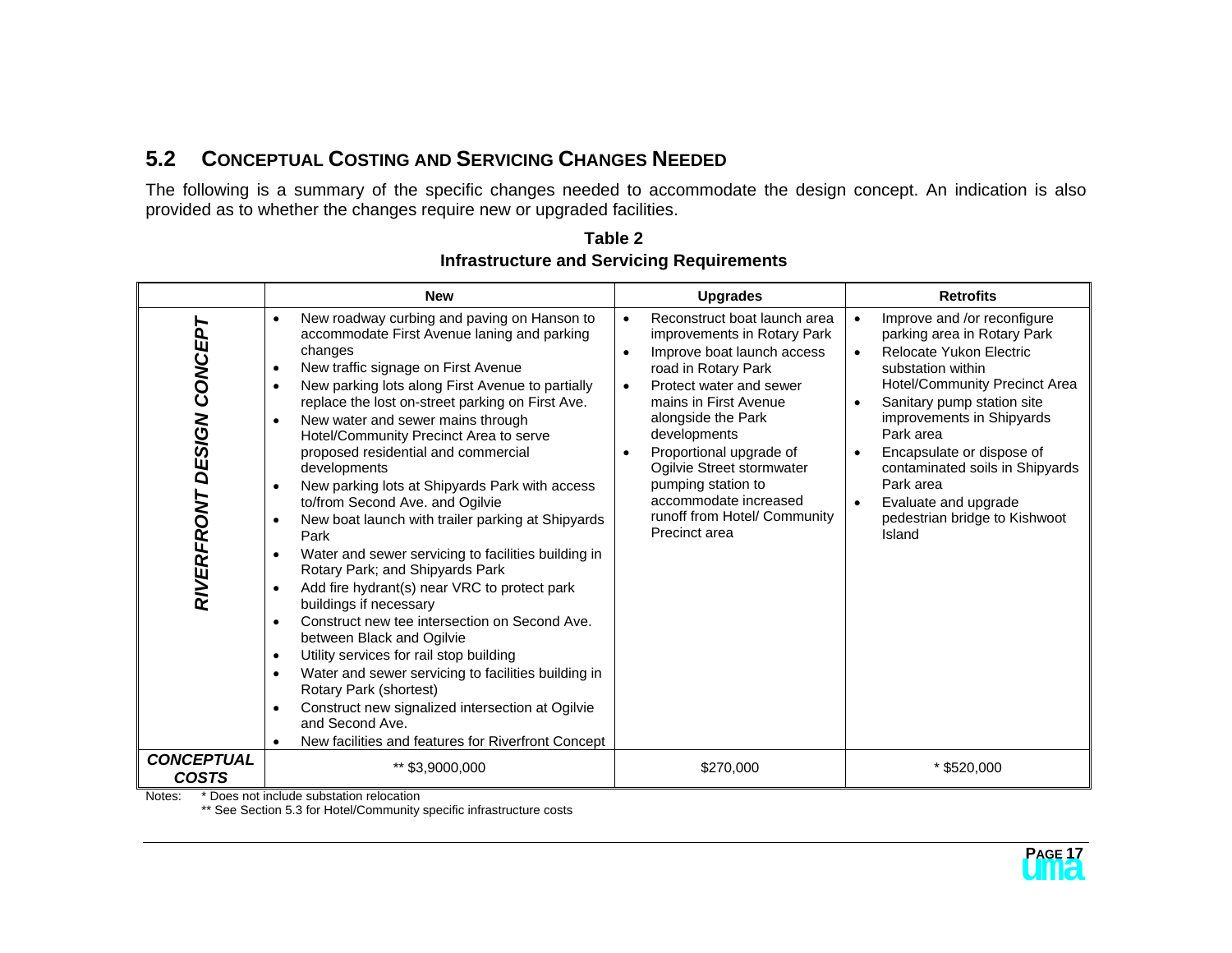## <span id="page-20-0"></span>**5.3 SERVICING CITY OWNED LAND**

One area with significant land use changes is the site referred to as the Motorways property, now referred to as the Hotel/Community Precinct. This site is to be redeveloped with combined commercial, institutional, residential and park uses. While onsite development is expected to be the responsibility of private developers, off-site services and services within future public rights-of way will have to be provided by the city, in order to make the property marketable. The servicing impacts and costs related to this initiative are summarized in Table 3.

Costs related to offsite services proposed for this area (Hotel/Community Precinct) are summarized in the accompanying table. The data is based on the following assumptions:

- Unit prices are based on David Nairne and Associates (DNA) report. DNA costs were based on the Phase III Redevelopment Project and are in 1996 dollars. These have been checked against 1999 costs and were found to be generally appropriate for current conceptual costing purposes.
- First Avenue and Ogilvie Street assumed to be 14.0m Urban Major Collector roads as per City of Whitehorse Servicing standard.
- Ogilvie Storm Lift Station upgrade cost is based on the percentage of the Hotel/Community Precinct development within the total drainage basin contributing to the Ogilvie Lift Station. The total area that drains to the lift station is 53 ha. DNA report indicates that the drainage basin boundary divides the Hotel/Community precinct property such that about 4.5 ha (in the north side) will drain to the Ogilvie lift station. The total cost of upgrade is \$427,300. This amount includes the storm sewer upgrade (along Ogilvie between 2<sup>nd</sup> and 1<sup>st</sup> Ave.) proposed by DNA. The cost relevant to the project area is \$45,500, or 8.5% of the total upgrade cost including engineering and contingencies.
- An Engineering and Contingency allowance of 25% has been included in each item and GST is not included.
- The estimated costs are for all roads and services up to the property line with the exception of Black Street. Cost estimate includes all services and road construction of the whole length of the proposed Black Street extension within the property.
- No major offsite system upgrades are needed for the water and sanitary sewer systems in order to service the Hotel/Community Precinct.

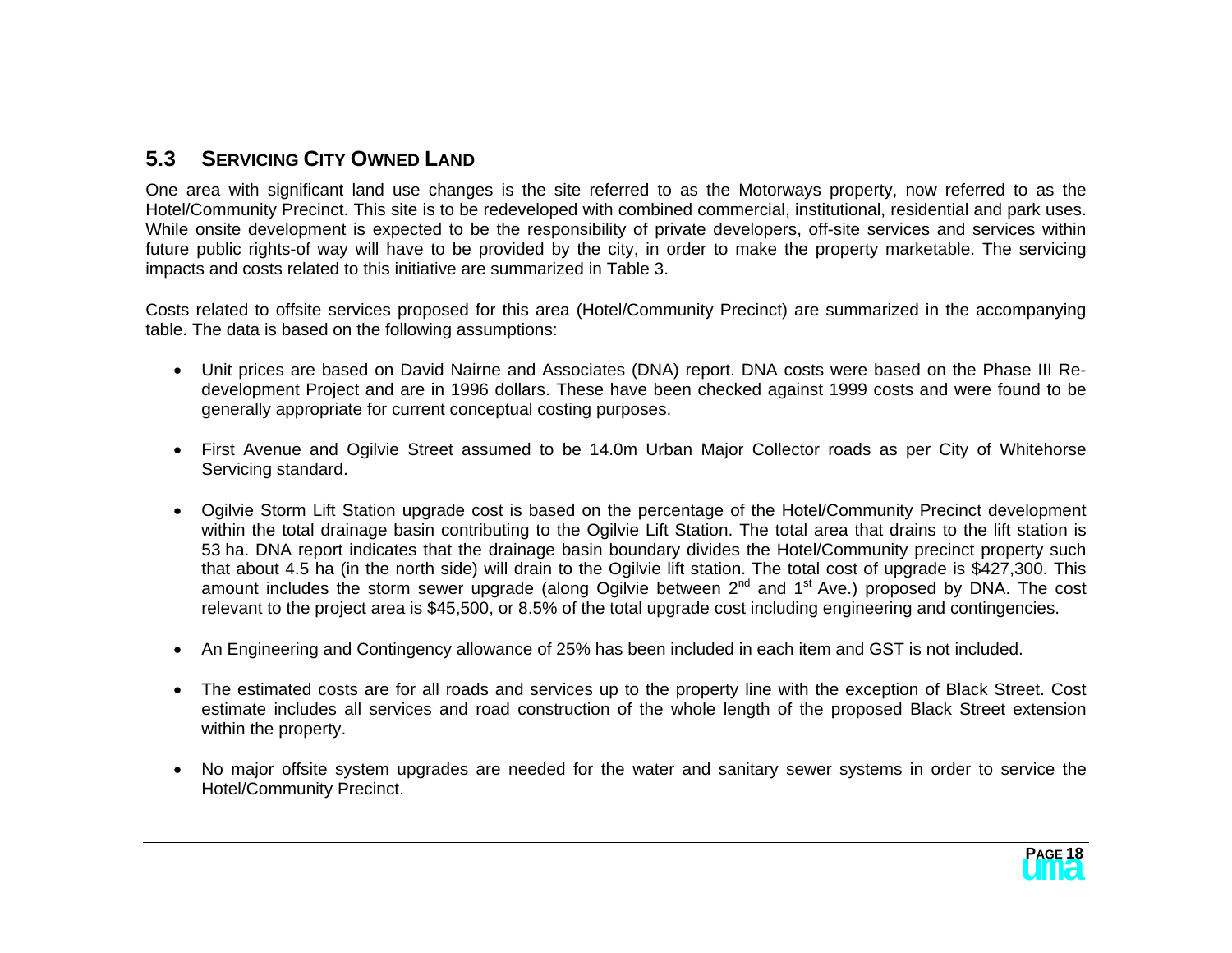|                                                                    | Table 3 |  |
|--------------------------------------------------------------------|---------|--|
| Hotel / Community Precinct, Class C Servicing Cost Estimate (1999) |         |  |

<span id="page-21-0"></span>

| <b>First Avenue Extension</b> |                                                                                             |             |
|-------------------------------|---------------------------------------------------------------------------------------------|-------------|
| Water                         | 250mm connection to existing water main on Strickland                                       | \$11,500    |
| Storm                         | 300mm connection to existing storm sewer on Strickland at existing manhole                  | \$11,000    |
| Road Upgrade                  | 35m - 14m wide urban major collector road                                                   | \$72,000    |
|                               | <b>Subtotal</b>                                                                             | \$94,500    |
| <b>Black Street</b>           |                                                                                             |             |
| Water                         | 250mm water main along Black St.                                                            | \$71,500    |
| Storm                         | 300mm storm sewer                                                                           | \$23,500    |
| Sanitary                      | 200mm sanitary sewer                                                                        | \$22,500    |
| Road                          | 204m - 14m wide road with sidewalk on both sides                                            | \$407,000   |
|                               | <b>Subtotal</b>                                                                             | \$524,500   |
|                               | Black Street & 2 <sup>nd</sup> Avenue Intersection                                          |             |
| Water                         | 250mm connection to existing water main on 2 <sup>nd</sup> Ave.                             | \$4,500     |
| Sanitary                      | 200mm connection to existing sanitary sewer on 2 <sup>nd</sup> Ave.                         | \$5,000     |
| Road                          | Intersection with 2 <sup>nd</sup> Avenue (including new traffic signals)                    | \$149,000   |
|                               | <b>Subtotal</b>                                                                             | \$158,500   |
| <b>Ogilvie Extension</b>      |                                                                                             |             |
| Water                         | 200mm extension along Ogilvie connecting to existing water main on 2 <sup>nd</sup> Ave.     | \$41,000    |
| Storm                         | 300mm connection to new 900mm storm sewer along Ogilvie                                     | \$8,000     |
| Sanitary                      | 200mm extension along Ogilvie connecting to existing sanitary sewer on 2 <sup>nd</sup> Ave. | \$44,500    |
| Road                          | 115m - 14m wide Urban Collector including intersection upgrades                             | \$265,000   |
|                               | <b>Subtotal</b>                                                                             | \$358,500   |
|                               | <b>Private Driveway at Cook Street</b>                                                      |             |
| Water                         | 250mm connection to existing water main on 2 <sup>nd</sup> Ave.                             | \$5,000     |
| Sanitary                      | 200mm connection to existing sanitary trunk line on 2 <sup>nd</sup> Ave.                    | \$7,000     |
| Driveway                      | Access from 2 <sup>nd</sup> Avenue                                                          | \$6,500     |
|                               | <b>Subtotal</b>                                                                             | \$18,500    |
|                               | Upgrade Ogilvie Storm Lift Station (8.5% of 900mm sewer and new lift station)*              | \$45,500    |
|                               | <b>TOTAL COST</b>                                                                           | \$1,200,000 |

\* Based on a total storm lift station and sewer upgrade cost of \$427,300 (not including eng./cont. costs). Engineering and Contingencies have been included in total cost. GST excluded.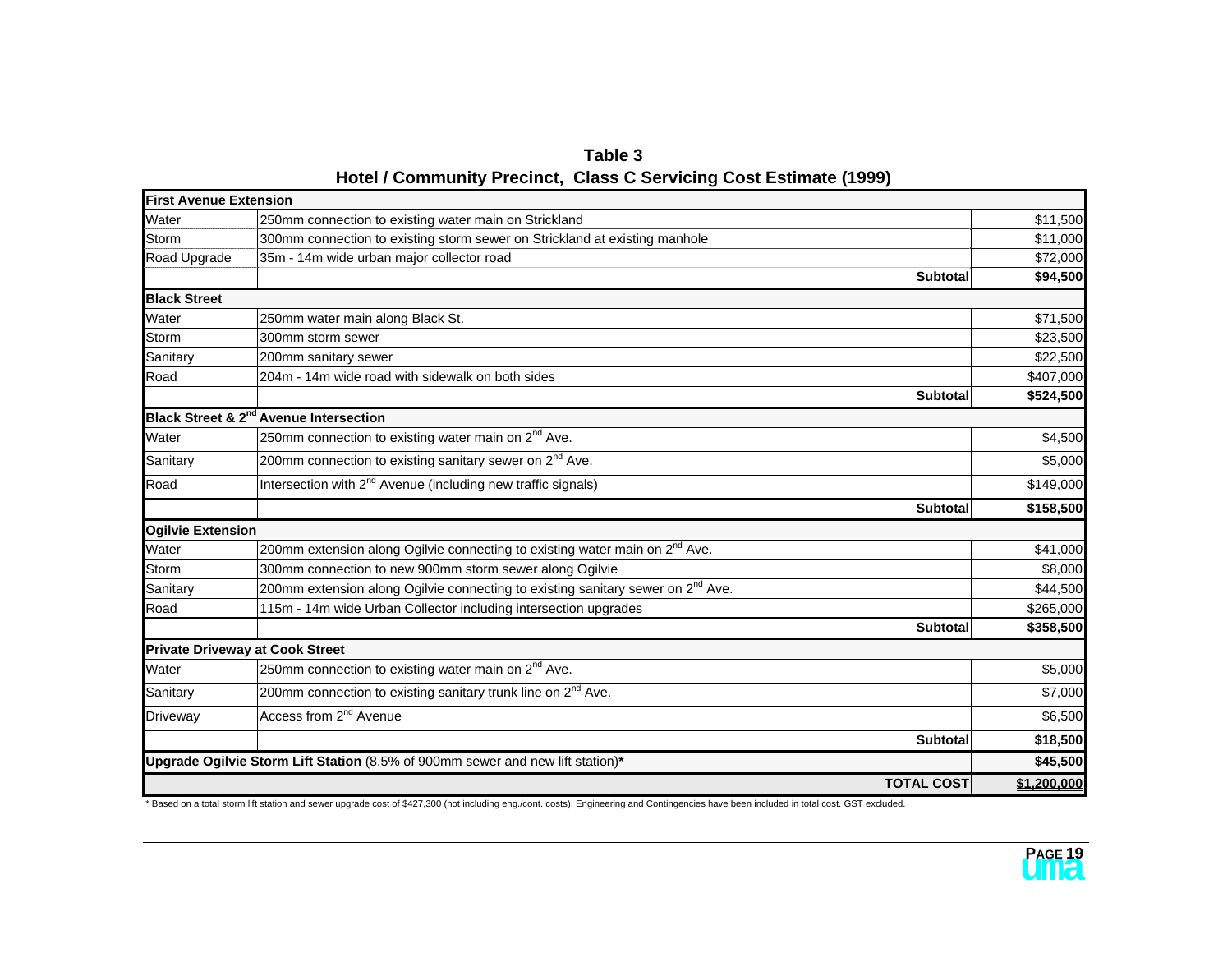# <span id="page-22-0"></span>**6 IMPLEMENTATION OF RIVERFRONT WALKWAY**

The City and the Yukon Territorial Government commenced construction of part of the riverfront improvements during 1999. In order to achieve this it was necessary to undertake work in areas that were unlikely to be affected by future decisions and changes (which might negate immediate construction initiatives). Currently, negotiations are occurring with the Kwanlin Dun First Nation which has an interest in economic opportunities and riverfront usage. Details of these negotiations are not finalized but could affect a part of the riverfront area.

Construction in 1999 completed the first phase of the 3 metre walkway as well as lighting fixtures and some initial reconfiguration of parking areas. The initial extent of work was limited to connecting Rotary Park to the fire hall building and White Pass depot at Main Street. Beyond this point, detailed design and agreement on facilities is necessary before any intensive work can proceed. It is however intended to clear and grade the entire downtown riverfront walkway, with hard surface treatment of the walkway to be completed as detailed design continues. Both this final design concept, and future detailed design will confirm trail and building specifics.

Consideration is being given to disposition of city owned lands<br>known as the Motorways site, the



Paving the walkway between Rotary Park and fire hall, October 1999

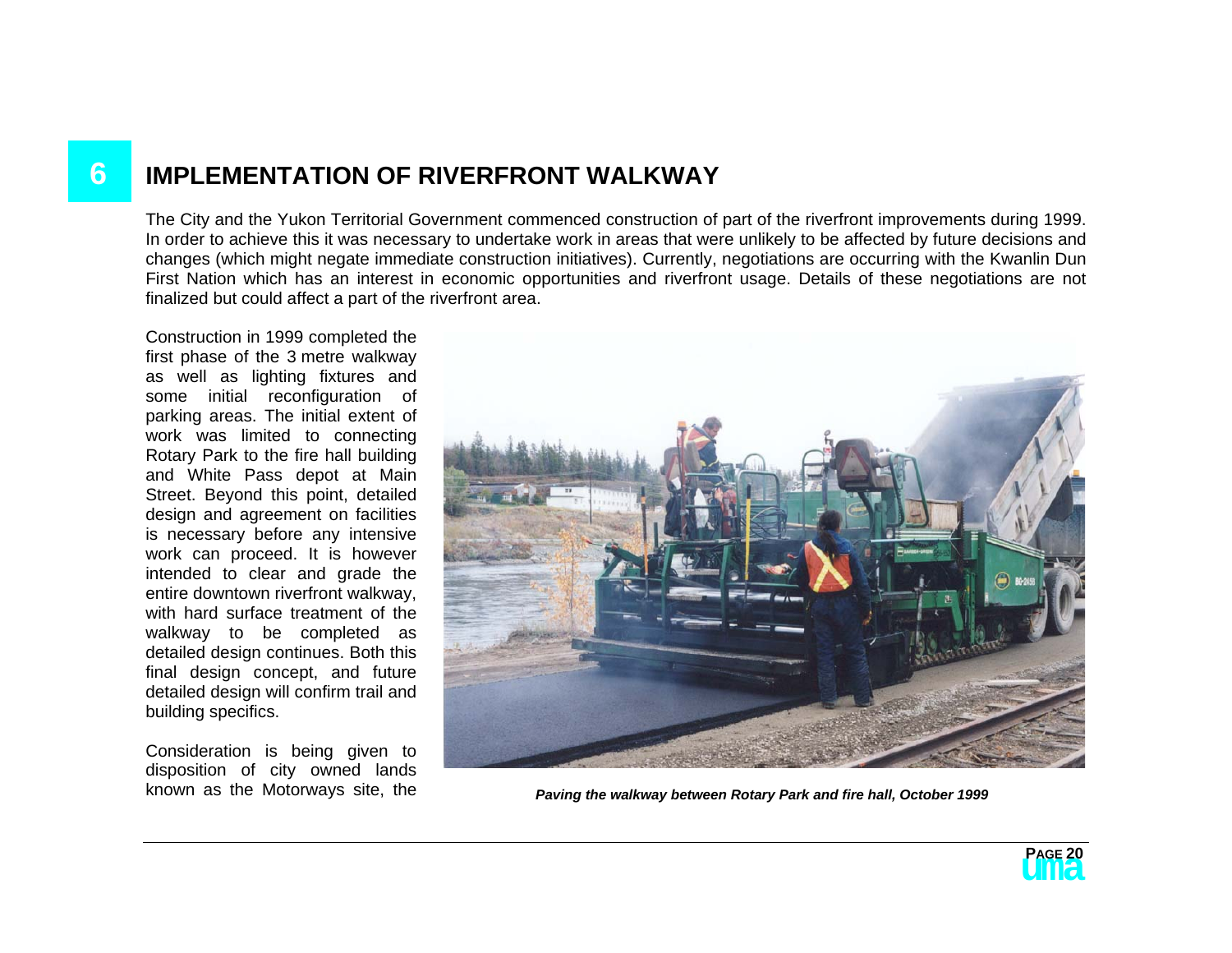area mainly referred to as the Hotel/Community Precinct. This developable area consists of about 7 hectares, and includes provision for commercial, residential and park space. It is bounded by the realigned trolley track and walkway along the river. Development is to be compatible with the overall concept, with some areas retained for public use, with other portions to be developed for either commercial or residential purposes. While the design concept in this report offers a general indication of building and parking configuration, it is anticipated that some change will result from any private sector initiatives. However, the broad framework provided in this design concept should not be compromised.

During year 2000, work was completed on the trolley tracks, allowing initiation of the first phase of the trolley service. Closure of First Avenue at the VRC building was also completed with construction occurring on road and pedestrian facilities as well as associated landscaping.

The overall design concept for the riverfront area follows this page.



*Construction of 3 metre walkway between Rotary Park and fire hall, October 1999* 

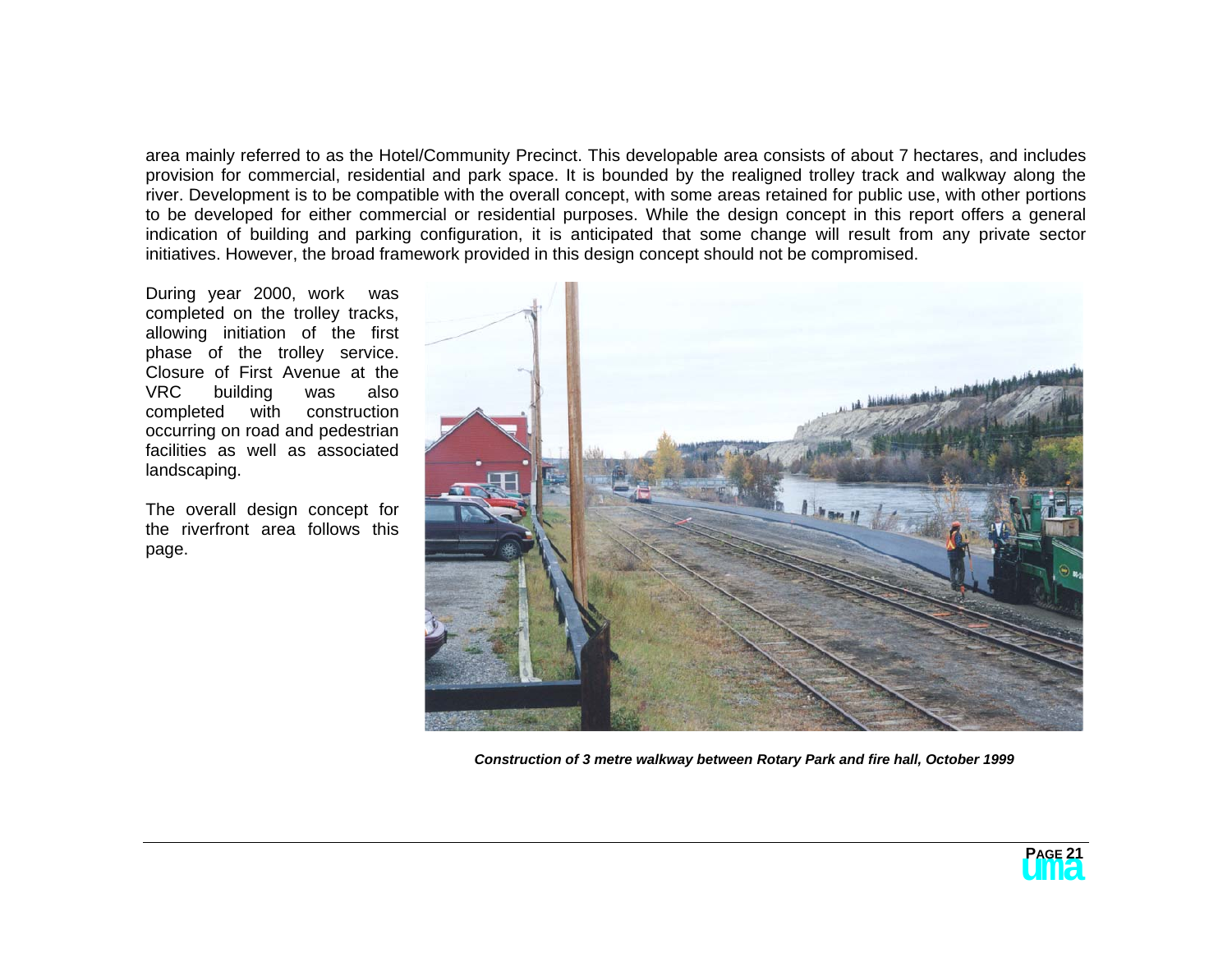<span id="page-24-0"></span>Riverfront Design Concept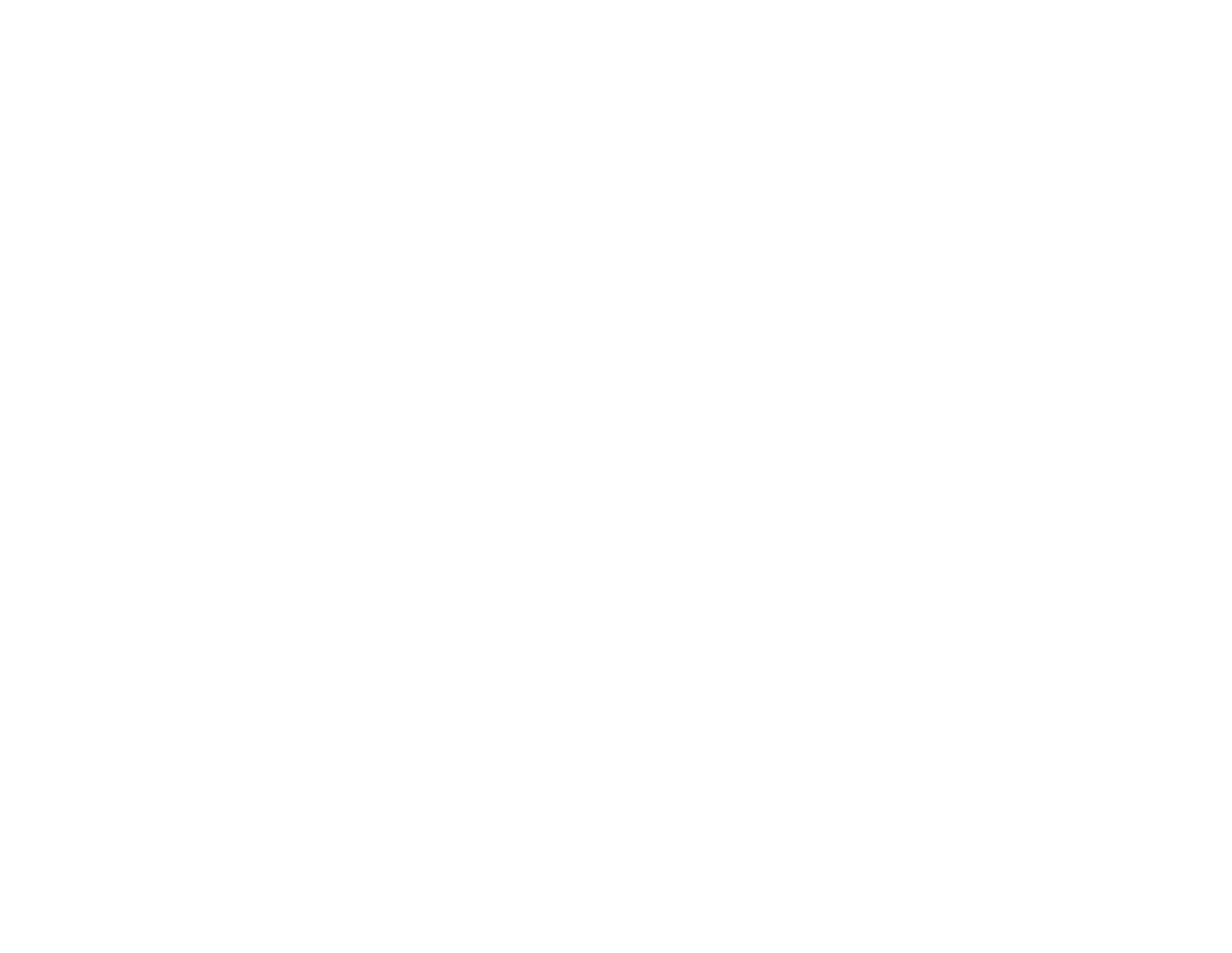**Appendix A Estimated Capital Expenditures Riverfront Improvements**